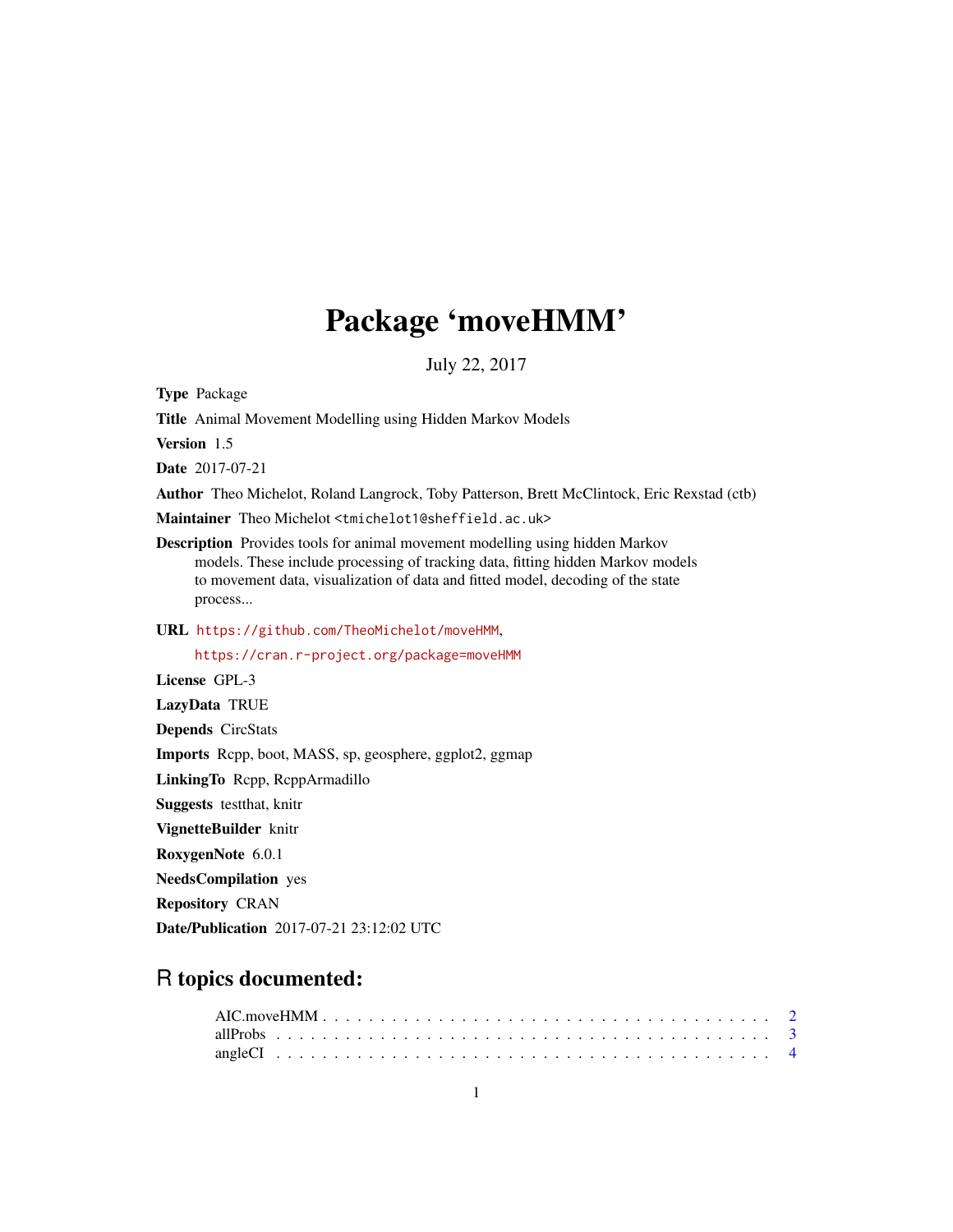<span id="page-1-0"></span>

|          |                      | 5              |
|----------|----------------------|----------------|
|          |                      | 6              |
|          |                      | 6              |
|          |                      | 7              |
|          |                      | $\overline{7}$ |
|          |                      | 8              |
|          |                      | 8              |
|          |                      | 9              |
|          |                      | 9              |
|          |                      | 10             |
|          |                      | 10             |
|          |                      | 13             |
|          |                      | 13             |
| logAlpha |                      | 14             |
|          |                      | 14             |
|          |                      | 15             |
|          |                      | 15             |
|          |                      | 16             |
|          |                      | 17             |
|          |                      | 18             |
|          |                      | 19             |
|          |                      | 20             |
|          |                      | 20             |
|          |                      | 21             |
|          |                      | 22             |
|          |                      | 23             |
|          |                      | 24             |
|          |                      | 25             |
|          |                      | 25             |
|          |                      | 26             |
|          |                      | 29             |
|          |                      | 29             |
|          |                      | 30             |
|          |                      | 31             |
|          |                      | 31             |
| w2n      | $\ddot{\phantom{0}}$ | 32             |
|          |                      |                |
|          |                      | 34             |

### **Index**

AIC.moveHMM

 $AIC$ 

### $\begin{minipage}{.4\linewidth} \textbf{Description} \end{minipage} \vspace{-0.3mm}$

Akaike information criterion of a moveHMM model.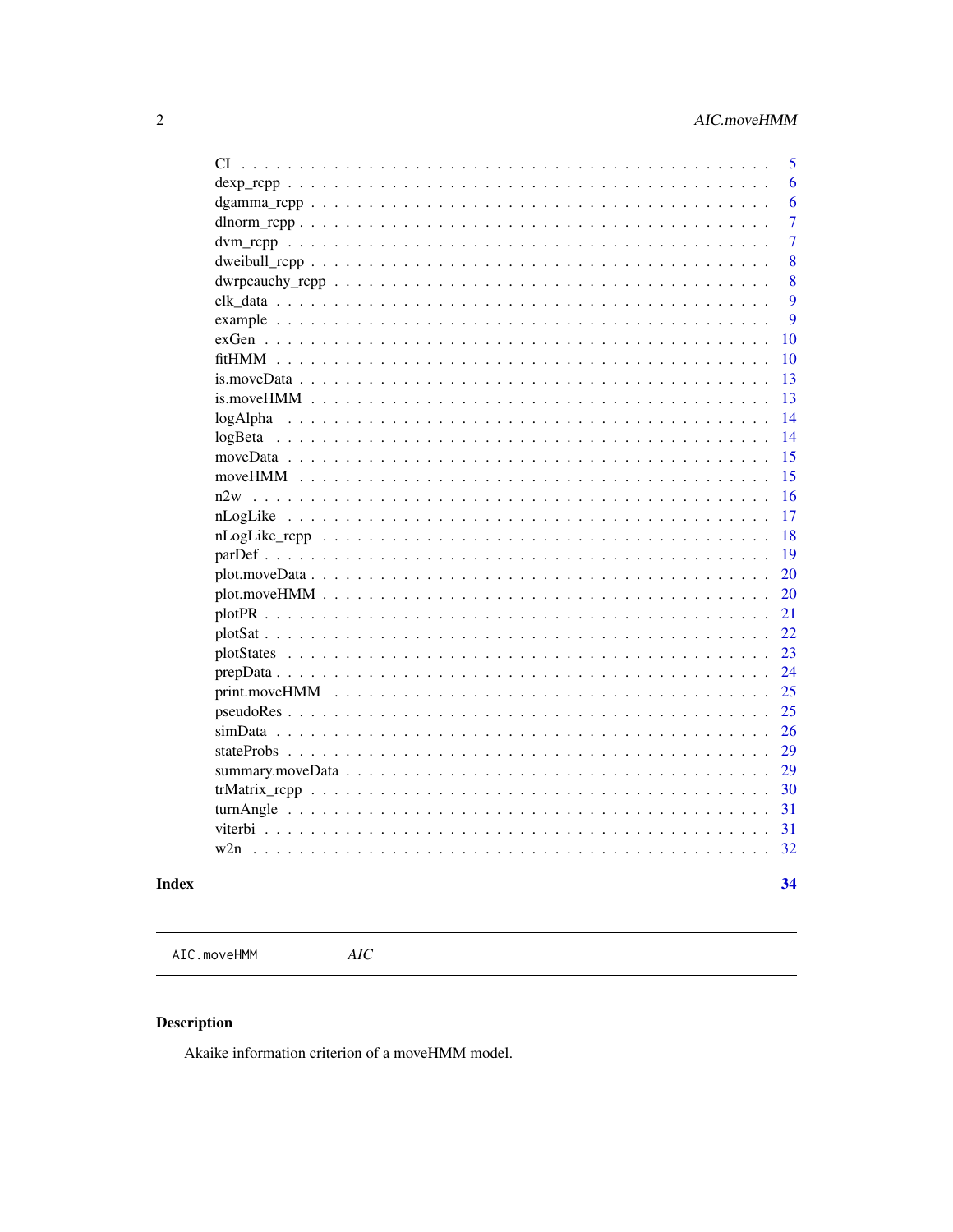#### <span id="page-2-0"></span>allProbs 3

### Usage

```
## S3 method for class 'moveHMM'
AIC(object, \dots, k = 2)
```
### Arguments

| object                  | A moveHMM object.                                                             |
|-------------------------|-------------------------------------------------------------------------------|
| $\cdot$ $\cdot$ $\cdot$ | Optional additional moveHMM objects, to compare AICs of the different models. |
| k                       | Penalty per parameter. Default: 2; for classical AIC.                         |

### Value

The AIC of the model(s) provided. If several models are provided, the AICs are output in ascending order.

### Examples

```
# m is a moveHMM object (as returned by fitHMM), automatically loaded with the package
m <- example$m
AIC(m)
```
allProbs *Matrix of all probabilities*

### Description

Used in functions [viterbi](#page-30-1), [logAlpha](#page-13-1), [logBeta](#page-13-2).

### Usage

```
allProbs(data, nbStates, stepDist, angleDist, stepPar, anglePar = NULL,
  zeroInflation = FALSE, knownStates = NULL)
```

| data      | Object moveData.                                                                                                                                                                              |
|-----------|-----------------------------------------------------------------------------------------------------------------------------------------------------------------------------------------------|
| nbStates  | Number of states of the HMM.                                                                                                                                                                  |
| stepDist  | Name of the distribution of the step lengths.                                                                                                                                                 |
| angleDist | Name of the distribution of the turning angles. Set to "none" if the angle distri-<br>bution should not be estimated.                                                                         |
| stepPar   | Parameters of the step length distribution. Must be provided in a matrix with<br>one row for each parameter (in the order expected by the pdf of stepDist), and<br>one column for each state. |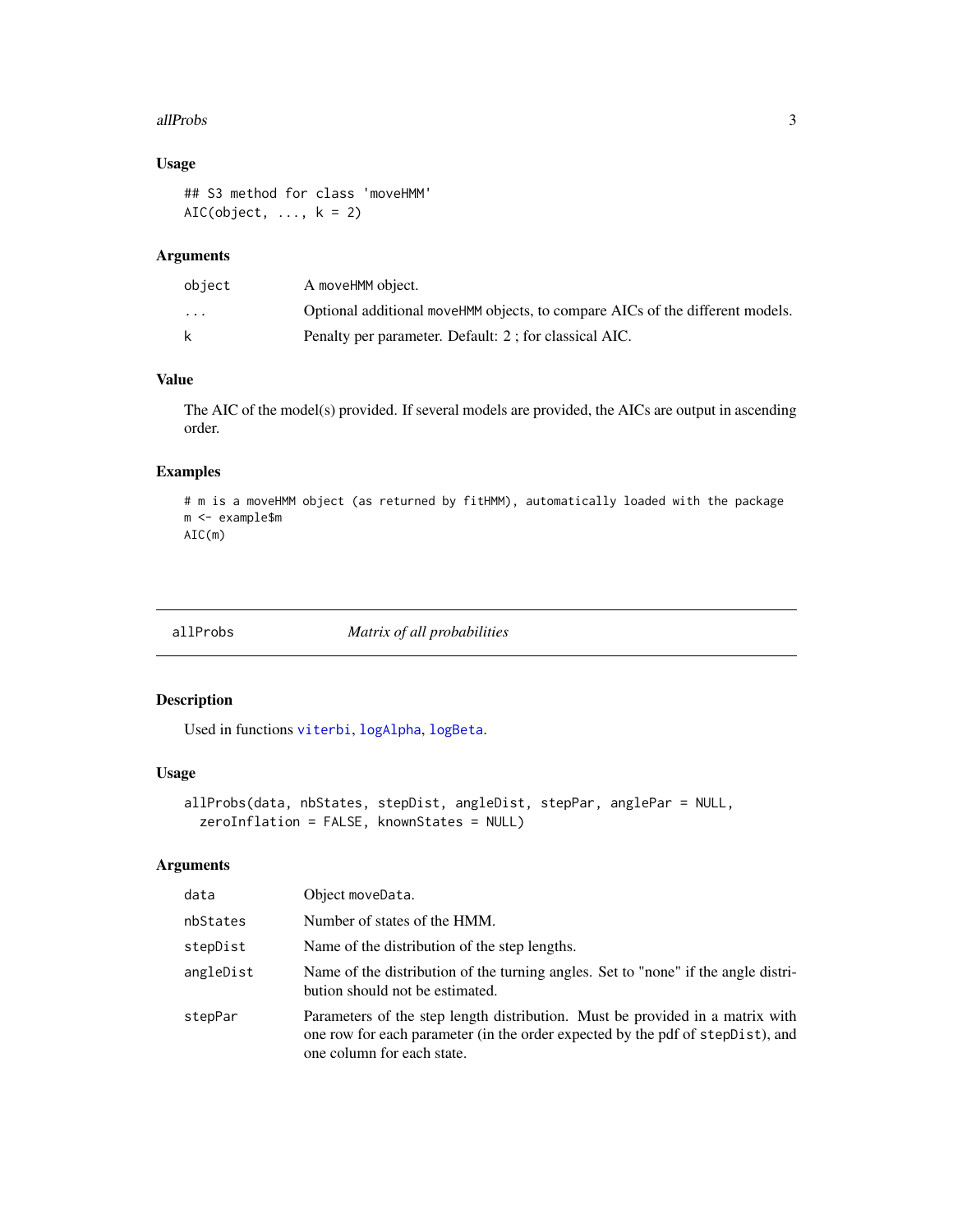<span id="page-3-0"></span>

| anglePar      | Parameters of the turning angle distribution. Must be provided in a matrix with<br>one row for each parameter (in the order expected by the pdf of angleDist),<br>and one column for each state. Default: NULL; if the turning angles distribution<br>is not estimated.                                               |
|---------------|-----------------------------------------------------------------------------------------------------------------------------------------------------------------------------------------------------------------------------------------------------------------------------------------------------------------------|
| zeroInflation | TRUE if the step length distribution is inflated in zero. Default: FALSE.                                                                                                                                                                                                                                             |
| knownStates   | Vector of values of the state process which are known prior to fitting the model<br>(if any). Default: NULL (states are not known). This should be a vector with<br>length the number of rows of 'data'; each element should either be an integer<br>(the value of the known states) or NA if the state is not known. |

#### Value

Matrix of all probabilities.

#### Examples

```
## Not run:
stepPar <- c(1,10,1,5,0.2,0.3)
anglePar < c(0, pi, 0.5, 2)stepDist <- "gamma"
angleDist <- "vm"
data <- simData(nbAnimals=5,nbStates=2,stepDist=stepDist,angleDist=angleDist,stepPar=stepPar,
                 anglePar=anglePar,nbCovs=2,zeroInflation=TRUE)
P <- allProbs(data=data,nbStates=2,stepDist=stepDist,angleDist=angleDist,
              stepPar=matrix(stepPar,ncol=2,byrow=TRUE),anglePar=matrix(anglePar,ncol=2,
               byrow=TRUE),zeroInflation=TRUE)
```
## End(Not run)

angleCI *Confidence intervals for angle parameters*

#### Description

Simulation-based computation of confidence intervals for the parameters of the angle distribution. Used in [CI](#page-4-1).

#### Usage

angleCI(m, alpha, nbSims = 10^6)

|        | A moveHMM object                                                 |
|--------|------------------------------------------------------------------|
| alpha  | Range of the confidence intervals. Default: 0.95 (i.e. 95% CIs). |
| nbSims | Number of simulations. Default: 10^6.                            |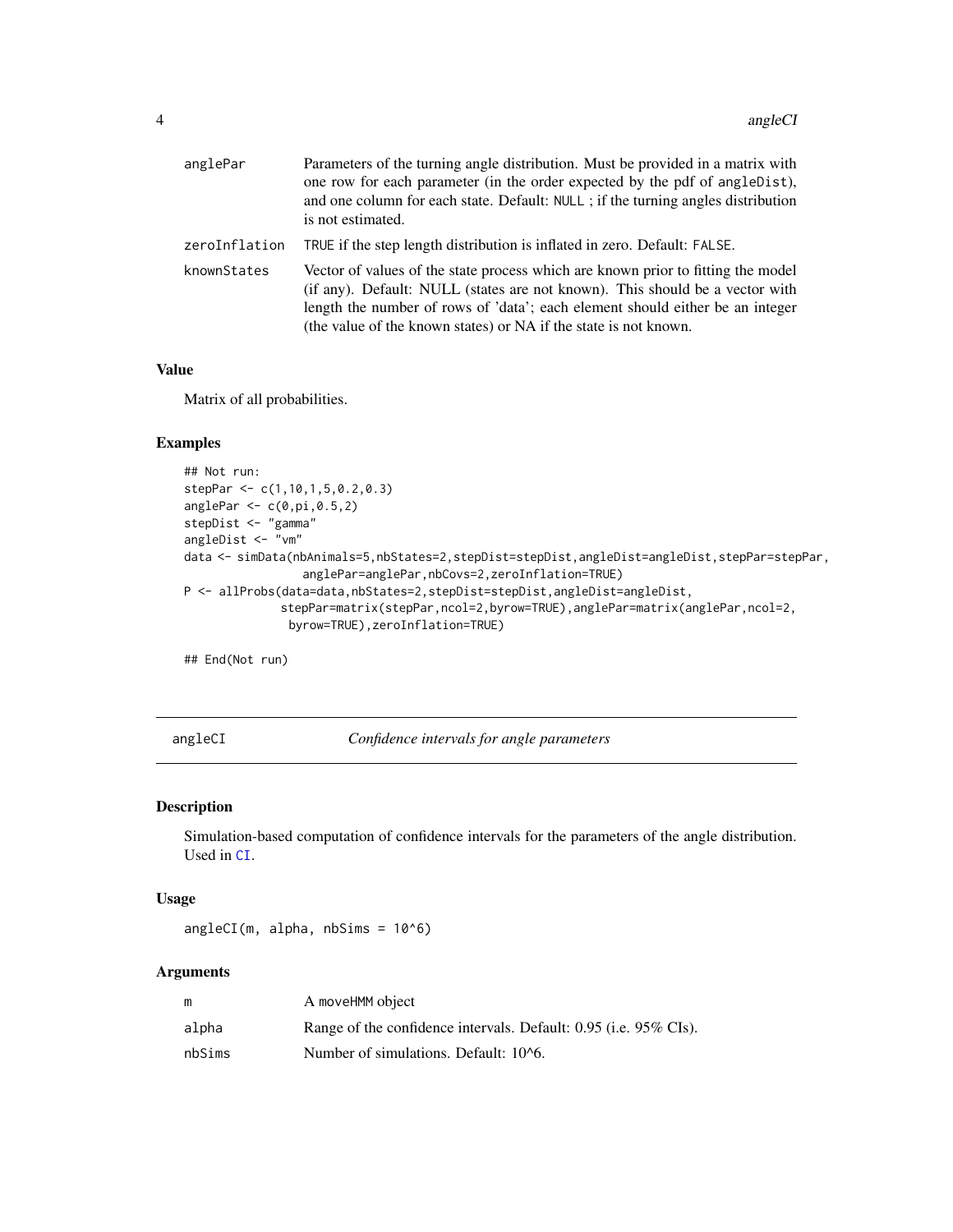### <span id="page-4-0"></span>Value

A list of the following objects:

| lower | Lower bound of the confidence interval for the parameters of the angle distribu-<br>tion |
|-------|------------------------------------------------------------------------------------------|
| upper | Upper bound of the confidence interval for the parameters of the angle distribu-<br>tion |

<span id="page-4-1"></span>

### CI *Confidence intervals*

### Description

Computes the confidence intervals of the step length and turning angle parameters, as well as for the transition probabilities regression parameters.

### Usage

 $CI(m, alpha = 0.95, nbSims = 10<sup>0</sup>6)$ 

### Arguments

|        | A moveHMM object                                                                                  |
|--------|---------------------------------------------------------------------------------------------------|
| alpha  | Range of the confidence intervals. Default: 0.95 (i.e. 95% CIs).                                  |
| nbSims | Number of simulations in the computation of the CIs for the angle parameters.<br>Default: $106$ . |

### Value

A list of the following objects:

| stepPar  | Confidence intervals for the parameters of the step lengths distribution                   |
|----------|--------------------------------------------------------------------------------------------|
| anglePar | Confidence intervals for the parameters of the turning angles distribution                 |
| beta     | Confidence intervals for the regression coefficients of the transition probabili-<br>ties. |

### Examples

# m is a moveHMM object (as returned by fitHMM), automatically loaded with the package m <- example\$m

CI(m)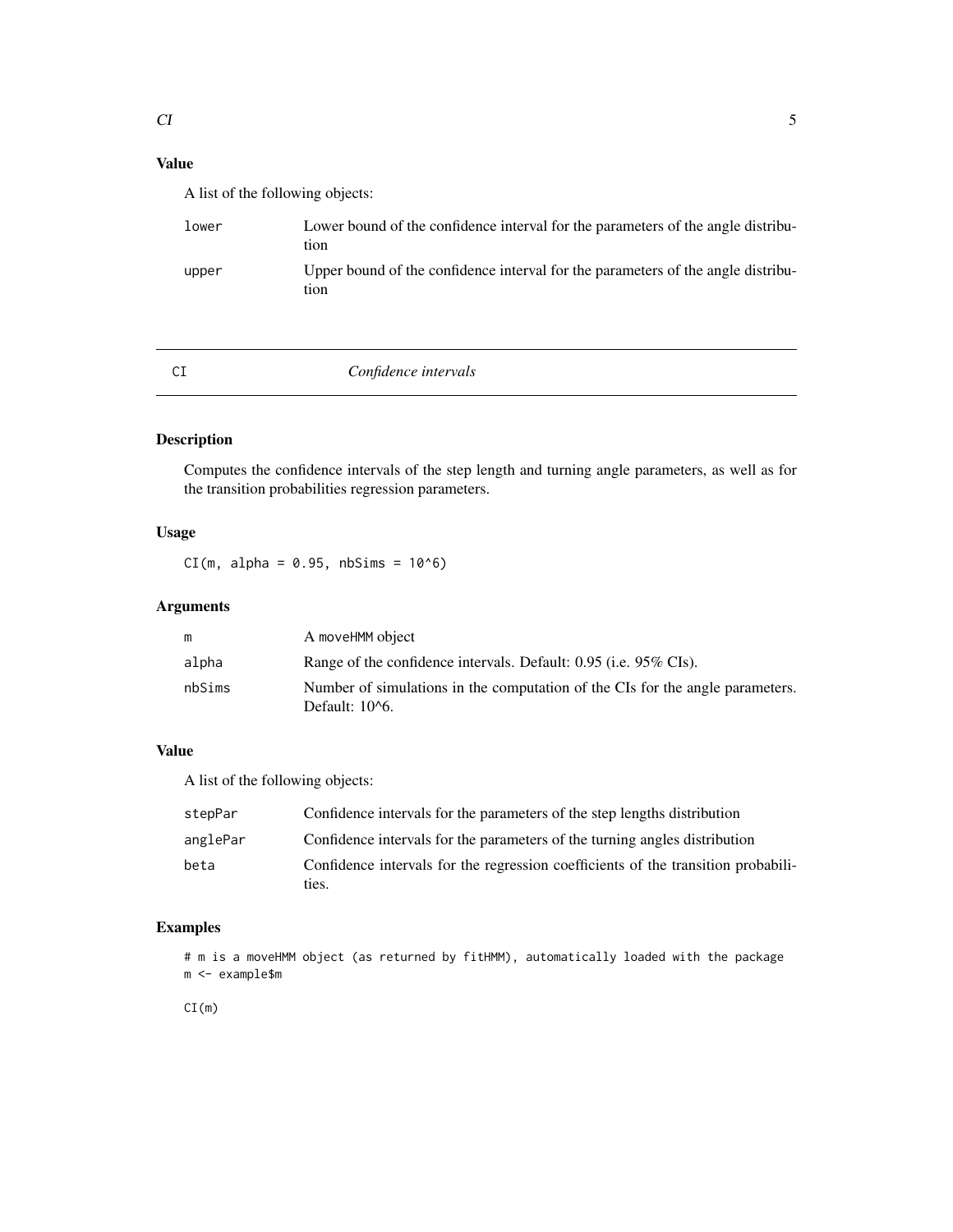<span id="page-5-0"></span>

Probability density function of the exponential distribution (written in C++)

### Usage

 $dexp_{r}cpp(x, rate, foo = 0)$ 

### Arguments

| $\mathsf{x}$ | Vector of quantiles                      |
|--------------|------------------------------------------|
| rate         | Rate                                     |
| foo          | Unused (for compatibility with template) |

### Value

Vector of densities

|  | dgamma_rcpp |  |
|--|-------------|--|
|--|-------------|--|

### Description

Probability density function of the gamma distribution (written in C++)

### Usage

dgamma\_rcpp(x, mu, sigma)

### Arguments

| X     | Vector of quantiles |
|-------|---------------------|
| mu    | Mean                |
| sigma | Standard deviation  |

### Value

Vector of densities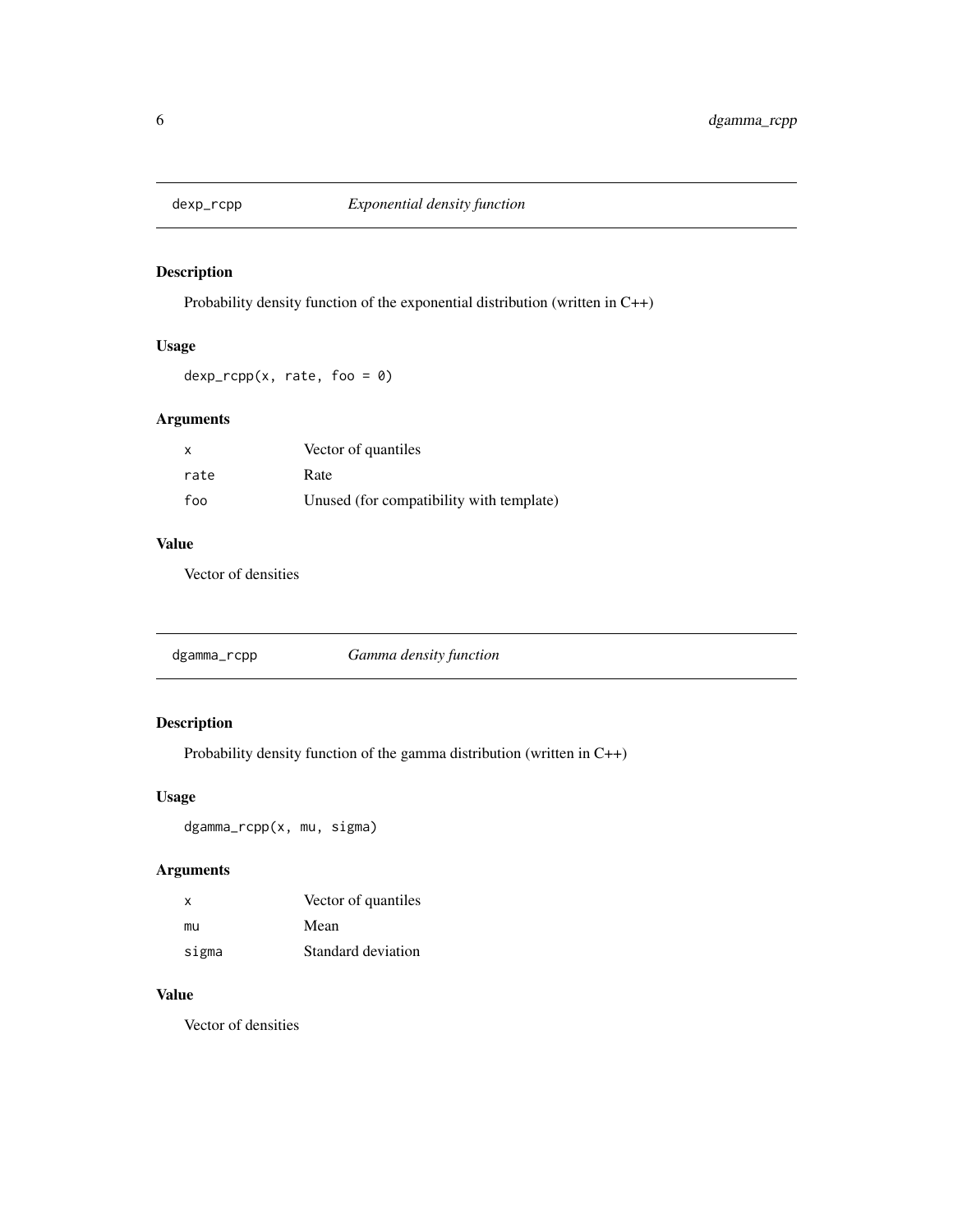<span id="page-6-0"></span>

Probability density function of the log-normal distribution (written in C++)

### Usage

dlnorm\_rcpp(x, meanlog, sdlog)

### Arguments

| X       | Vector of quantiles                                     |
|---------|---------------------------------------------------------|
| meanlog | Mean of the distribution on the log-scale               |
| sdlog   | Standard deviation of the distribution on the log-scale |

#### Value

Vector of densities

dvm\_rcpp *Von Mises density function*

### Description

Probability density function of the Von Mises distribution, defined as a function of the modified Bessel function of order 0 (written in C++)

### Usage

dvm\_rcpp(x, mu, kappa)

#### Arguments

| x     | Vector of quantiles |
|-------|---------------------|
| mu    | Mean                |
| kappa | Concentration       |

### Value

Vector of densities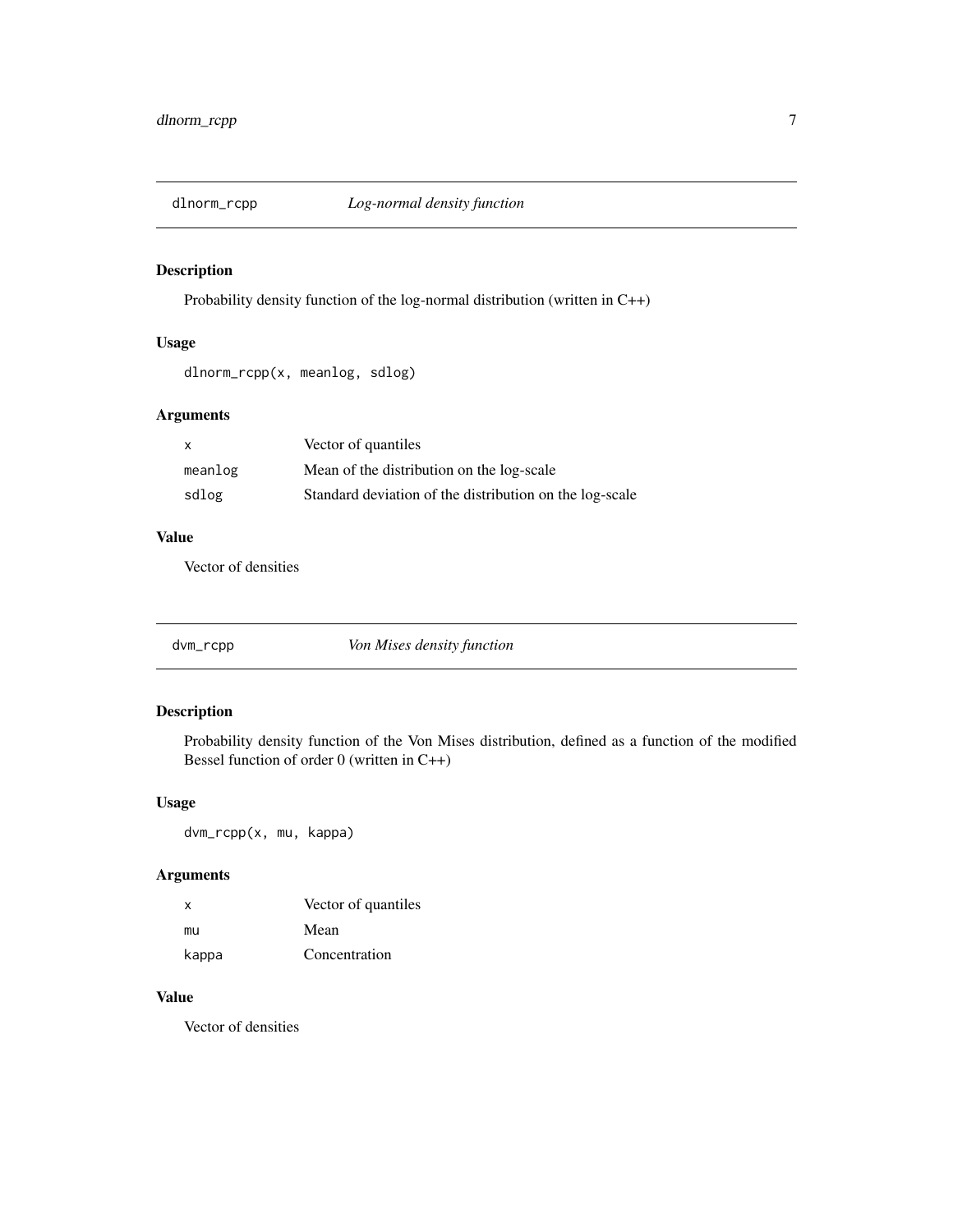<span id="page-7-0"></span>

Probability density function of the Weibull distribution (written in C++)

### Usage

dweibull\_rcpp(x, shape, scale)

### Arguments

| X     | Vector of quantiles |
|-------|---------------------|
| shape | Shape               |
| scale | Scale               |

### Value

Vector of densities

dwrpcauchy\_rcpp *Wrapped Cauchy density function*

### Description

Probability density function of the wrapped Cauchy distribution (written in C++)

#### Usage

dwrpcauchy\_rcpp(x, mu, rho)

### Arguments

| $\mathsf{x}$ | Vector of quantiles |
|--------------|---------------------|
| mu           | Mean                |
| rho          | Concentration       |

### Value

Vector of densities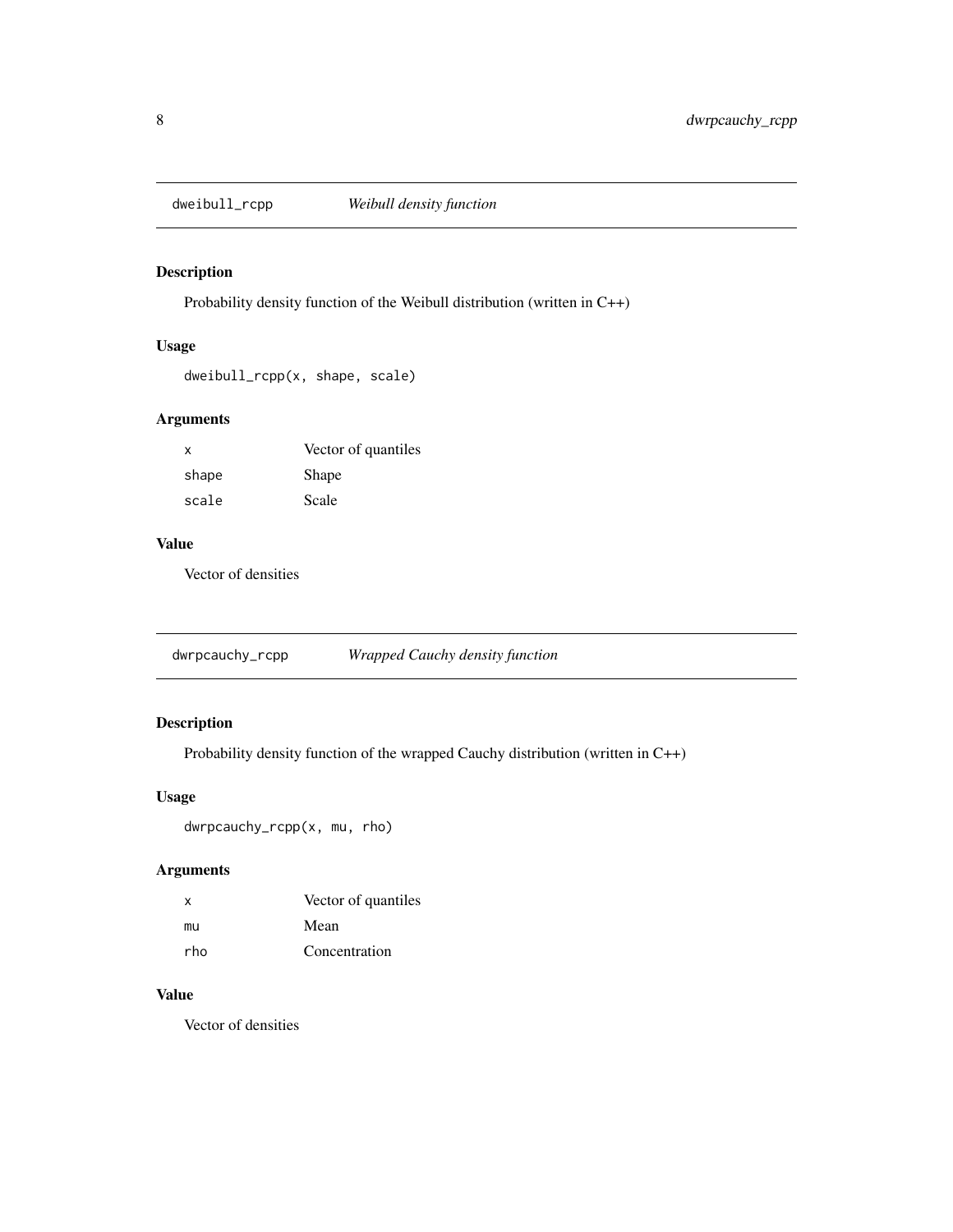<span id="page-8-0"></span>

It is a data frame with the following columns:

- ID Track identifier
- Easting Easting coordinate of locations
- Northing Northing coordinate of locations
- dist\_water Distance of elk to water (in metres)

### Usage

elk\_data

example *Example dataset*

### Description

This data is generated by the function [exGen](#page-9-1), and used in the examples and tests of other functions to keep them as short as possible.

#### Usage

example

#### Details

It is a list of the following objects:

- data A [moveData](#page-14-1) object
- m A [moveHMM](#page-14-2) object
- simPar The parameters used to simulate data
- par0 The initial parameters in the optimization to fit m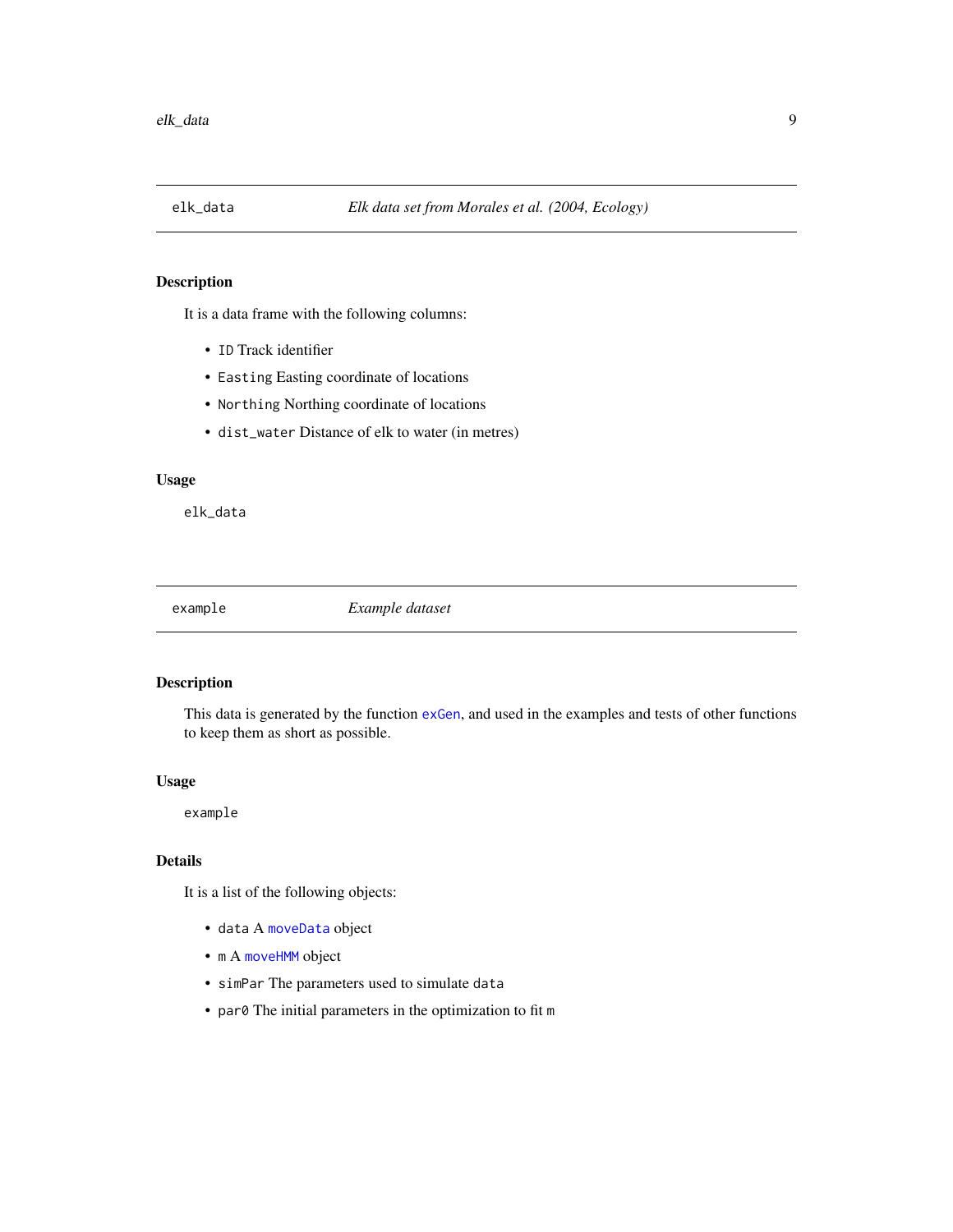<span id="page-9-1"></span><span id="page-9-0"></span>

Generate the file data/example.RData, used in other functions' examples and unit tests.

#### Usage

exGen()

<span id="page-9-2"></span>fitHMM *Fit an HMM to the data*

### Description

Fit an hidden Markov model to the data provided, using numerical optimization of the log-likelihood function.

#### Usage

```
fitHMM(data, nbStates, stepPar0, anglePar0 = NULL, beta0 = NULL,
 delta0 = NULL, formula = \sim1, stepDist = c("gamma", "weibull", "lnorm",
  "exp"), angleDist = c("vm", "wrpcauchy", "none"), angleMean = NULL,stationary = FALSE, knownStates = NULL, verbose = 0, nlmPar = NULL,
 fit = TRUE)
```

| data      | An object moveData.                                                                                                                                                                                                                                                                                                                                                                                                                                                                                                      |
|-----------|--------------------------------------------------------------------------------------------------------------------------------------------------------------------------------------------------------------------------------------------------------------------------------------------------------------------------------------------------------------------------------------------------------------------------------------------------------------------------------------------------------------------------|
| nbStates  | Number of states of the HMM.                                                                                                                                                                                                                                                                                                                                                                                                                                                                                             |
| stepPar0  | Vector of initial state-dependent step length distribution parameters. The param-<br>eters should be in the order expected by the pdf of stepDist, and the zero-mass<br>parameter should be the last. Note that zero-mass parameters are mandatory if<br>there are steps of length zero in the data. For example, for a 2-state model using<br>the gamma distribution and including zero-inflation, the vector of initial parame-<br>ters would be something like: $c$ (mu1, mu2, sigma1, sigma2, zeromass1, zeromass2). |
| anglePar0 | Vector of initial state-dependent turning angle distribution parameters. The pa-<br>rameters should be in the order expected by the pdf of angleDist. For example,<br>for a 2-state model using the Von Mises (vm) distribution, the vector of initial<br>parameters would be something like: c(mu1, mu2, kappa1, kappa2).                                                                                                                                                                                               |
| beta0     | Initial matrix of regression coefficients for the transition probabilities (more in-<br>formation in "Details"). Default: NULL. If not specified, beta0 is initialized such<br>that the diagonal elements of the transition probability matrix are dominant.                                                                                                                                                                                                                                                             |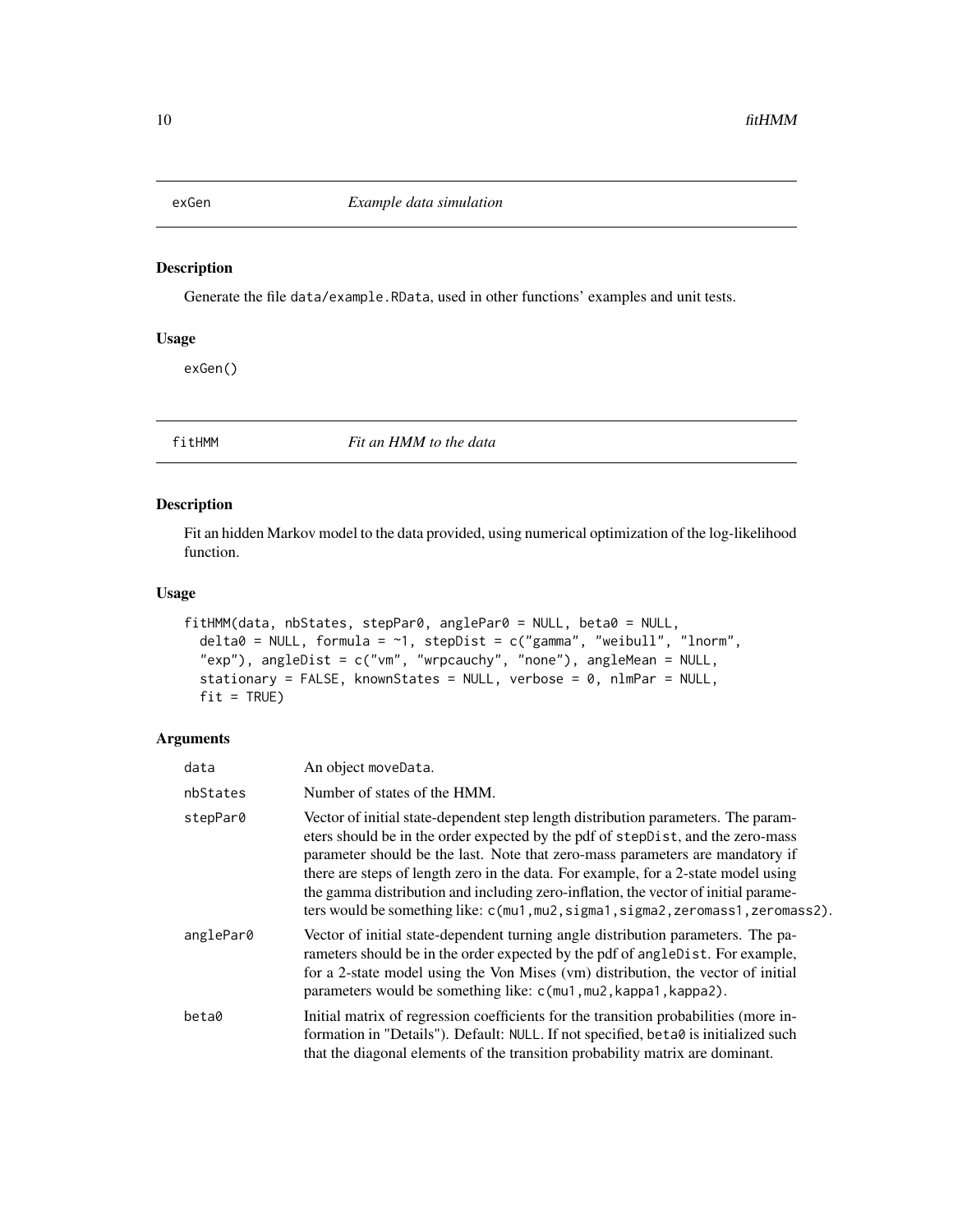| delta0      | Initial value for the initial distribution of the HMM. Default: rep(1/nbStates, nbStates).                                                                                                                                                                                                                            |
|-------------|-----------------------------------------------------------------------------------------------------------------------------------------------------------------------------------------------------------------------------------------------------------------------------------------------------------------------|
| formula     | Regression formula for the covariates. Default: ~1 (no covariate effect).                                                                                                                                                                                                                                             |
| stepDist    | Name of the distribution of the step lengths (as a character string). Supported<br>distributions are: gamma, weibull, lnorm, exp. Default: gamma.                                                                                                                                                                     |
| angleDist   | Name of the distribution of the turning angles (as a character string). Supported<br>distributions are: vm, wrpcauchy. Set to "none" if the angle distribution should<br>not be estimated. Default: vm.                                                                                                               |
| angleMean   | Vector of means of turning angles if not estimated (one for each state). Default:<br>NULL (the angle mean is estimated).                                                                                                                                                                                              |
| stationary  | FALSE if there are covariates. If TRUE, the initial distribution is considered equal<br>to the stationary distribution. Default: FALSE.                                                                                                                                                                               |
| knownStates | Vector of values of the state process which are known prior to fitting the model<br>(if any). Default: NULL (states are not known). This should be a vector with<br>length the number of rows of 'data'; each element should either be an integer<br>(the value of the known states) or NA if the state is not known. |
| verbose     | Determines the print level of the optimizer. The default value of 0 means that<br>no printing occurs, a value of 1 means that the first and last iterations of the<br>optimization are detailed, and a value of 2 means that each iteration of the opti-<br>mization is detailed.                                     |
| nlmPar      | List of parameters to pass to the optimization function nlm (which should be ei-<br>ther 'gradtol', 'stepmax', 'steptol', or 'iterlim' - see nlm's documentation<br>for more detail)                                                                                                                                  |
| fit         | TRUE if an HMM should be fitted to the data, FALSE otherwise. If fit=FALSE,<br>a model is returned with the MLE replaced by the initial parameters given in<br>input. This option can be used to assess the initial parameters. Default: TRUE.                                                                        |
|             |                                                                                                                                                                                                                                                                                                                       |

### Details

- The matrix beta of regression coefficients for the transition probabilities has one row for the intercept, plus one row for each covariate, and one column for each non-diagonal element of the transition probability matrix. For example, in a 3-state HMM with 2 covariates, the matrix beta has three rows (intercept + two covariates) and six columns (six non-diagonal elements in the 3x3 transition probability matrix - filled in row-wise). In a covariate-free model (default), beta has one row, for the intercept.
- The choice of initial parameters is crucial to fit a model. The algorithm might not find the global optimum of the likelihood function if the initial parameters are poorly chosen.

#### Value

A moveHMM object, i.e. a list of:

mle The maximum likelihood estimates of the parameters of the model (if the numerical algorithm has indeed identified the global maximum of the likelihood function), which is a list of: stepPar (step distribution parameters), anglePar (angle distribution parameters), beta (transition probabilities regression coefficients - more information in "Details"), and delta (initial distribution).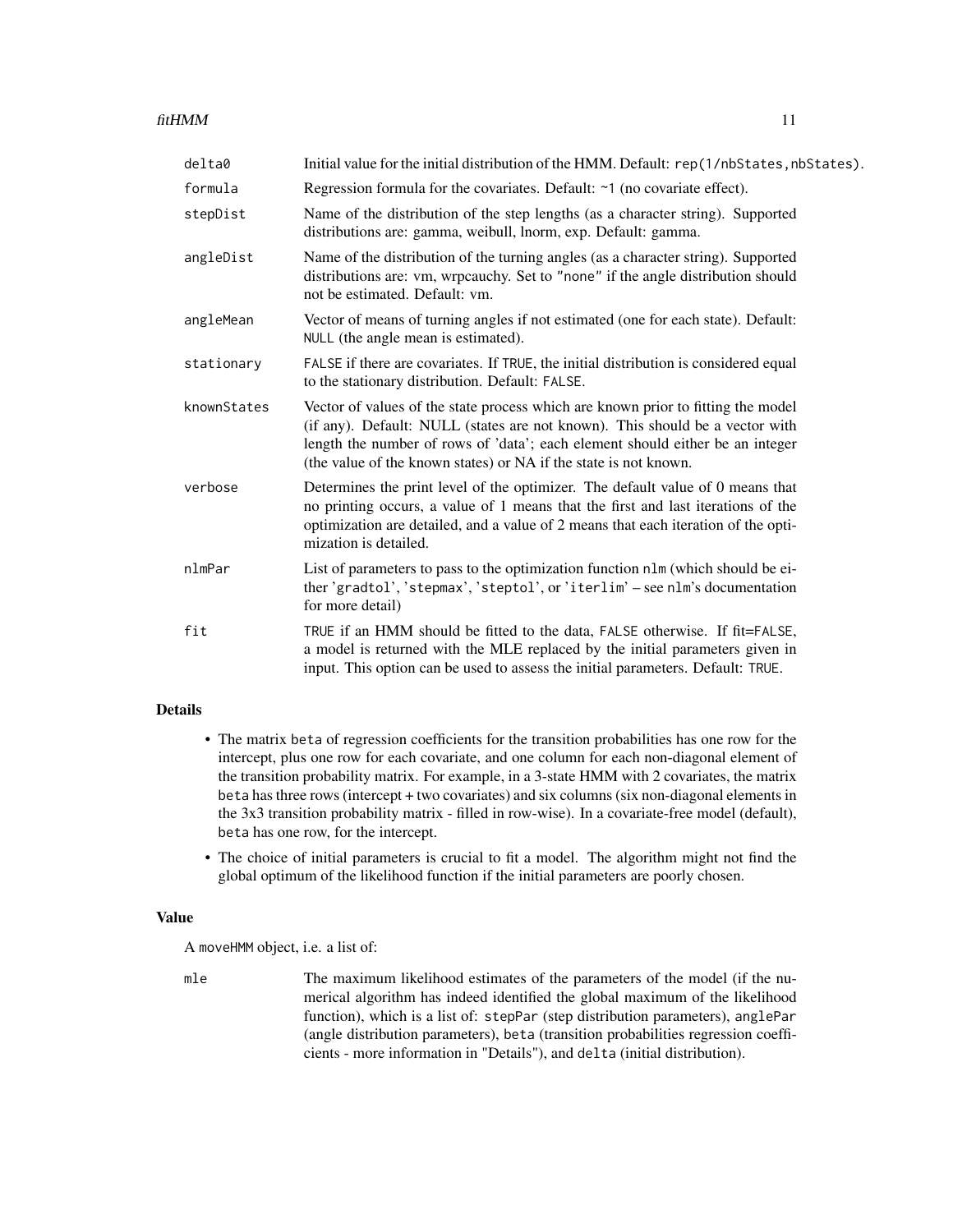<span id="page-11-0"></span>

| data        | The movement data                                                                                                         |
|-------------|---------------------------------------------------------------------------------------------------------------------------|
| stepDist    | The step length distribution name.                                                                                        |
| angleDist   | The turning angle distribution name.                                                                                      |
| mod         | The object returned by the numerical optimizer nlm                                                                        |
| conditions  | A few conditions used to fit the model (zeroInflation, estAngleMean, stationary,<br>and formula)                          |
| rawCovs     | Raw covariate values, as found in the data (if any). Used in plot moveHMM.                                                |
| knownStates | Vector of states known a priori, as provided in input (if any, NULL otherwise).<br>Used in viterbi, logAlpha, and logBeta |

#### References

.

Patterson T.A., Basson M., Bravington M.V., Gunn J.S. 2009. Classifying movement behaviour in relation to environmental conditions using hidden Markov models. Journal of Animal Ecology, 78 (6), 1113-1123.

Langrock R., King R., Matthiopoulos J., Thomas L., Fortin D., Morales J.M. 2012. Flexible and practical modeling of animal telemetry data: hidden Markov models and extensions. Ecology, 93 (11), 2336-2342.

#### Examples

```
### 1. simulate data
# define all the arguments of simData
nbAnimals <- 2
nbStates <- 2
nbCovs <- 2
mu<-c(15,50)
sigma<-c(10,20)
angleMean <- c(pi,0)
kappa < -c(0.7, 1.5)stepPar <- c(mu, sigma)
anglePar <- c(angleMean,kappa)
stepDist <- "gamma"
angleDist <- "vm"
zeroInflation <- FALSE
obsPerAnimal <- c(50,100)
data <- simData(nbAnimals=nbAnimals,nbStates=nbStates,stepDist=stepDist,angleDist=angleDist,
              stepPar=stepPar,anglePar=anglePar,nbCovs=nbCovs,zeroInflation=zeroInflation,
                 obsPerAnimal=obsPerAnimal)
```

```
### 2. fit the model to the simulated data
# define initial values for the parameters
mu0 < -c(20, 70)sigma0 <- c(10,30)
kappa0 \leq c(1,1)stepPar0 <- c(mu0,sigma0) # no zero-inflation, so no zero-mass included
```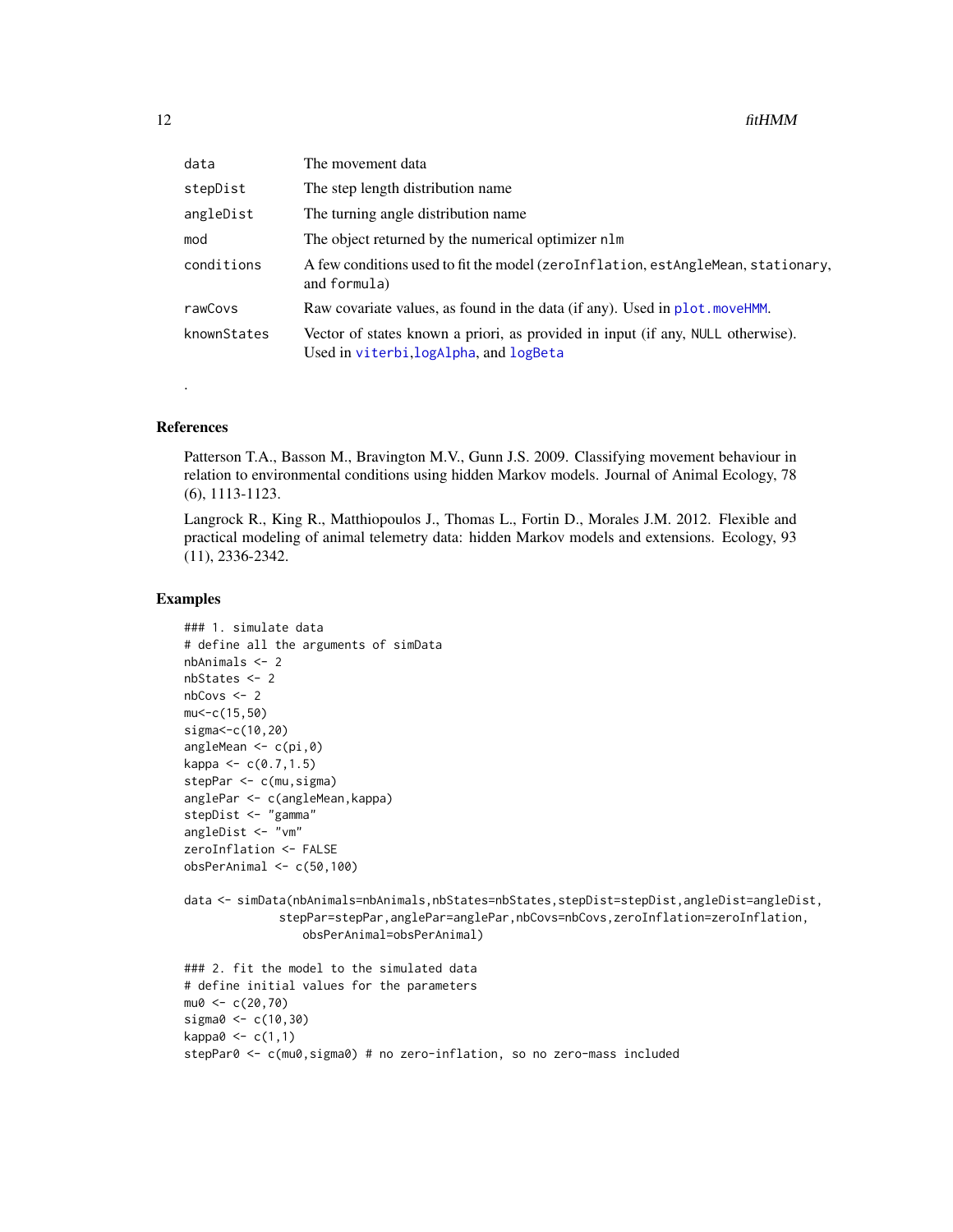#### <span id="page-12-0"></span>is.moveData 13

anglePar0 <- kappa0 # the angle mean is not estimated, so only the concentration parameter is needed formula <- ~cov1+cos(cov2)

m <- fitHMM(data=data,nbStates=nbStates,stepPar0=stepPar0,anglePar0=anglePar0,formula=formula, stepDist=stepDist,angleDist=angleDist,angleMean=angleMean)

print(m)

is.moveData *Is moveData*

#### Description

Check that an object is of class [moveData](#page-14-1). Used in [fitHMM](#page-9-2).

### Usage

is.moveData(x)

### Arguments

x An R object

#### Value

TRUE if x is of class [moveData](#page-14-1), FALSE otherwise.

is.moveHMM *Is moveHMM*

#### Description

Check that an object is of class [moveHMM](#page-14-2). Used in [CI](#page-4-1), [plotPR](#page-20-1), [plotStates](#page-22-1), [pseudoRes](#page-24-1), [stateProbs](#page-28-1), and [viterbi](#page-30-1).

### Usage

```
is.moveHMM(x)
```
#### Arguments

x An R object

### Value

TRUE if x is of class [moveHMM](#page-14-2), FALSE otherwise.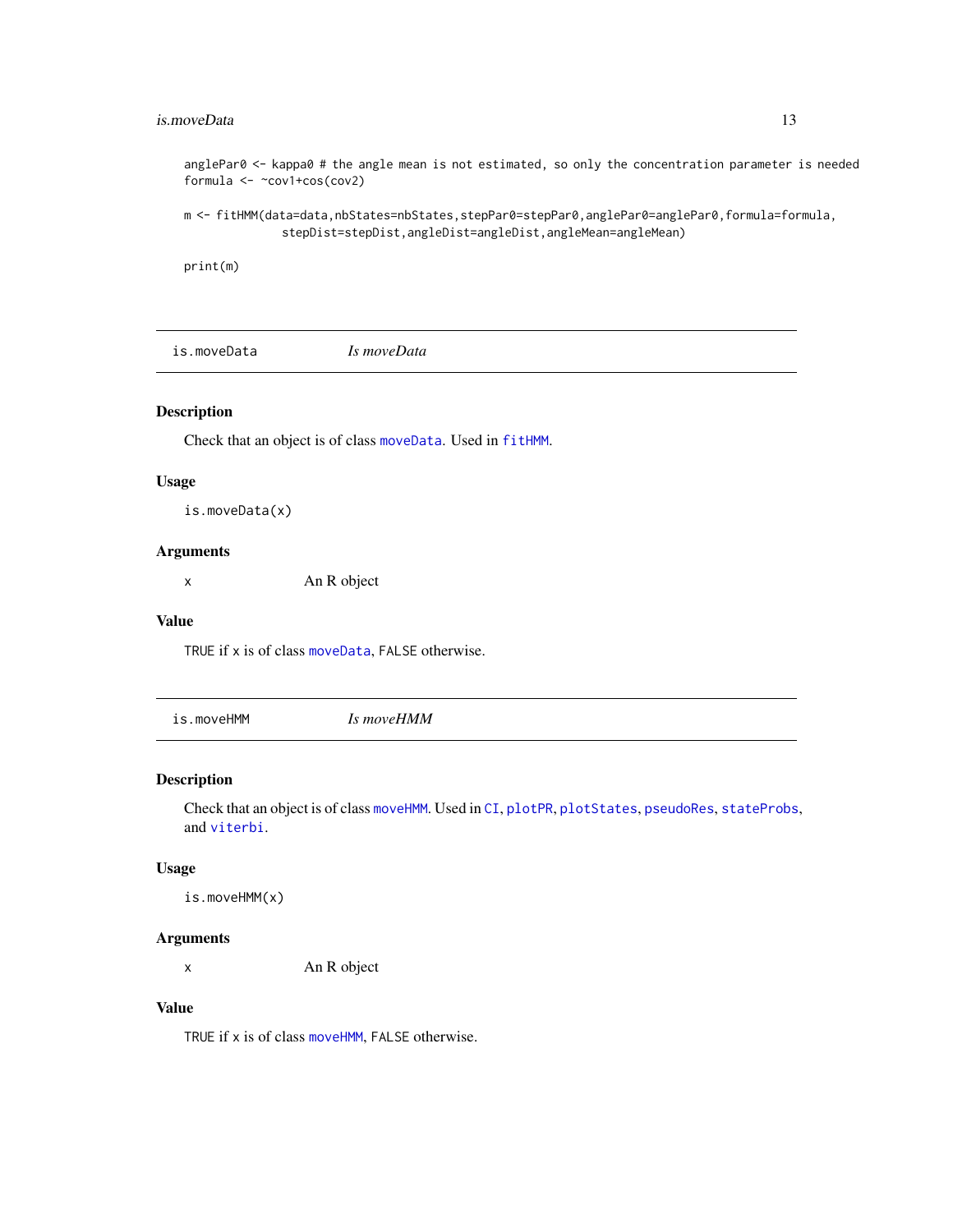<span id="page-13-1"></span><span id="page-13-0"></span>

Used in [stateProbs](#page-28-1) and [pseudoRes](#page-24-1).

### Usage

logAlpha(m)

#### Arguments

m A moveHMM object.

#### Value

The matrix of forward log-probabilities.

### Examples

## Not run:

```
# m is a moveHMM object (as returned by fitHMM), automatically loaded with the package
m <- example$m
```
la <- logAlpha(m)

## End(Not run)

<span id="page-13-2"></span>logBeta *Backward log-probabilities*

### Description

Used in [stateProbs](#page-28-1).

### Usage

logBeta(m)

### Arguments

m A moveHMM object.

### Value

The matrix of backward log-probabilities.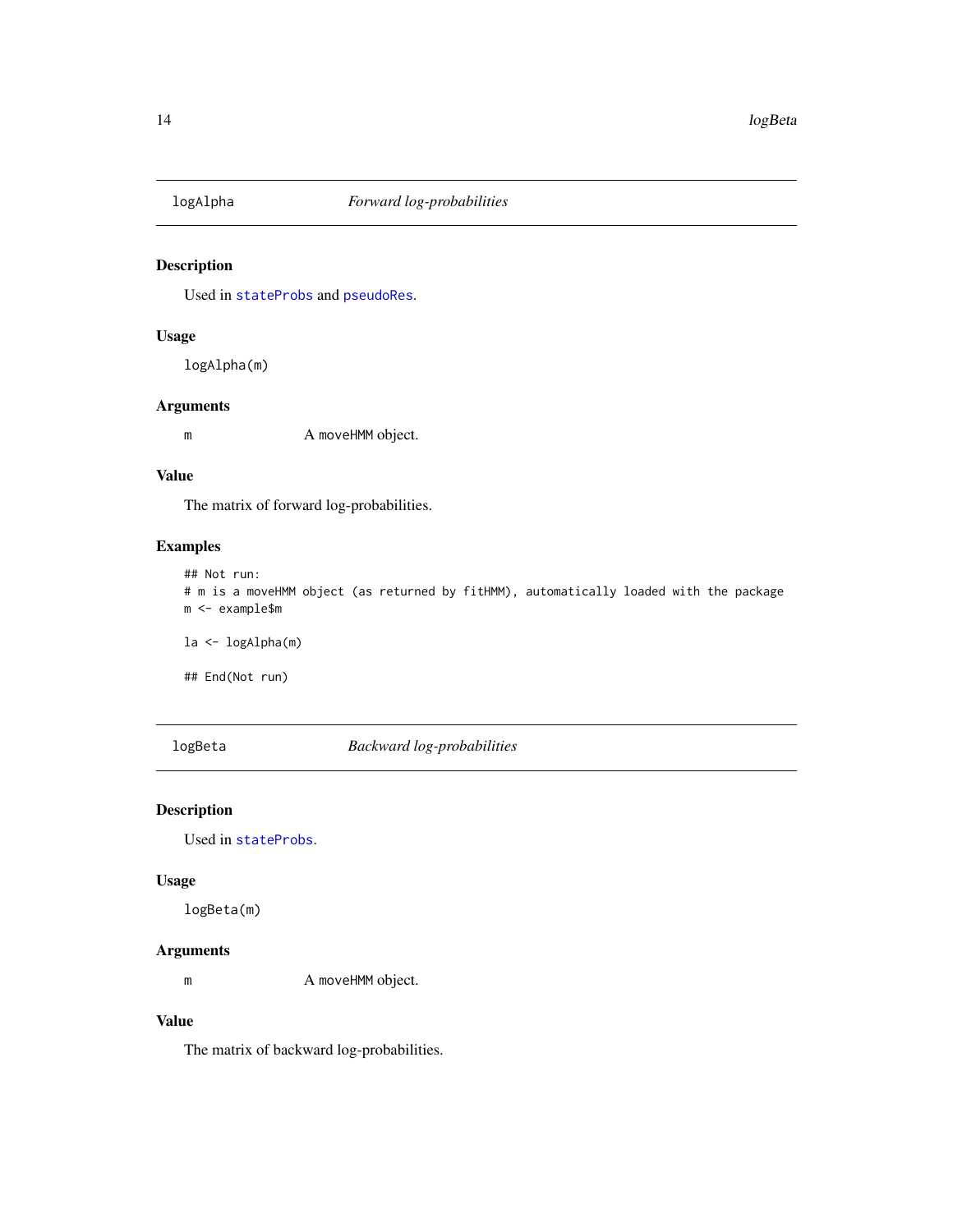#### <span id="page-14-0"></span>moveData 15

#### Examples

```
## Not run:
# m is a moveHMM object (as returned by fitHMM), automatically loaded with the package
m <- example$m
lb \leftarrow logBeta(m)
```
## End(Not run)

<span id="page-14-1"></span>moveData *Constructor of* moveData *objects*

### Description

Constructor of moveData objects

#### Usage

moveData(data)

#### Arguments

data A dataframe containing: ID (the ID(s) of the observed animal(s)), step (the step lengths), angle (the turning angles, if any), x (either easting or longitude), y (either norting or latitude), and covariates, if any.

### Value

An object moveData.

<span id="page-14-2"></span>moveHMM *Constructor of* moveHMM *objects*

#### Description

Constructor of moveHMM objects

#### Usage

moveHMM(m)

#### Arguments

m A list of attributes of the fitted model: mle (the maximum likelihood estimates of the parameters of the model), data (the movement data), mod (the object returned by the numerical optimizer nlm), conditions (a few conditions used to fit the model: stepDist, angleDist, zeroInflation, estAngleMean, stationary, and formula), rawCovs (optional – only if there are covariates in the data).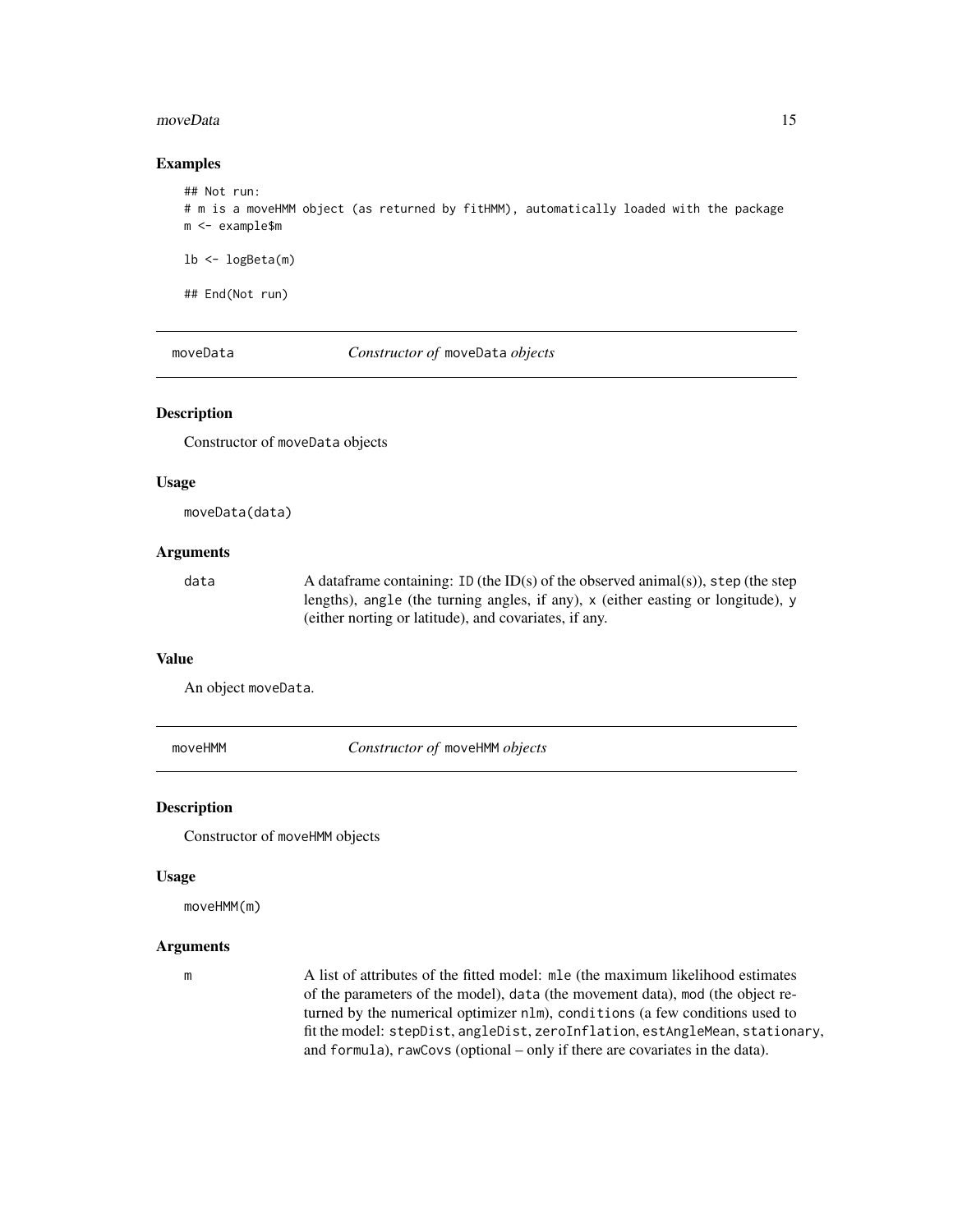#### <span id="page-15-0"></span>Value

An object moveHMM.

n2w *Scaling function: natural to working parameters.*

#### Description

Scales each parameter from its natural interval to the set of real numbers, to allow for unconstrained optimization. Used during the optimization of the log-likelihood.

#### Usage

n2w(par, bounds, beta, delta = NULL, nbStates, estAngleMean)

### Arguments

| par          | Vector of state-dependent distributions parameters.                                                                                                  |
|--------------|------------------------------------------------------------------------------------------------------------------------------------------------------|
| bounds       | Matrix with 2 columns and as many rows as there are elements in par. Each row<br>contains the lower and upper bound for the corresponding parameter. |
| beta         | Matrix of regression coefficients for the transition probabilities.                                                                                  |
| delta        | Initial distribution. Default: NULL; if the initial distribution is not estimated.                                                                   |
| nbStates     | The number of states of the HMM.                                                                                                                     |
| estAngleMean | TRUE if the angle mean is estimated, FALSE otherwise.                                                                                                |

#### Value

A vector of unconstrained parameters.

#### Examples

```
## Not run:
nbStates <- 3
par <- c(0.001,0.999,0.5,0.001,1500.3,7.1)
bounds \leq matrix(c(0,1, # bounds for first parameter
                   0,1, # bounds for second parameter
                   0,1, # \ldots0,Inf,
                   0,Inf,
                   0,Inf),
                 byrow=TRUE,ncol=2)
beta <- matrix(rnorm(18),ncol=6,nrow=3)
delta <- c(0.6,0.3,0.1)
# vector of working parameters
wpar <- n2w(par=par,bounds=bounds,beta=beta,delta=delta,nbStates=nbStates,
           estAngleMean=FALSE)
```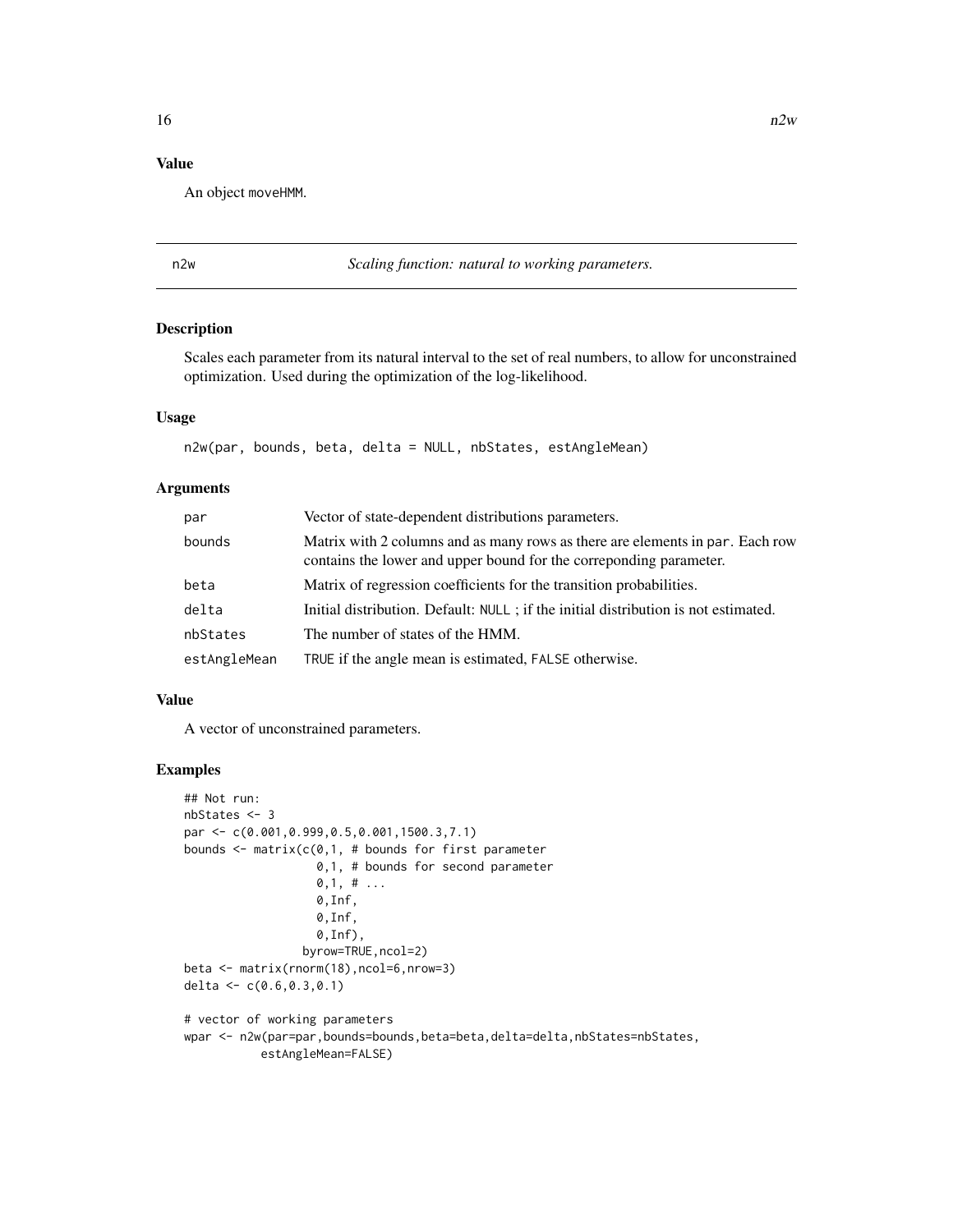<span id="page-16-0"></span>## End(Not run)

nLogLike *Negative log-likelihood function*

### Description

Negative log-likelihood function

### Usage

```
nLogLike(wpar, nbStates, bounds, parSize, data, stepDist = c("gamma",
  "weibull", "lnorm", "exp"), angleDist = c("vm", "wrpcauchy", "none"),
  angleMean = NULL, zeroInflation = FALSE, stationary = FALSE,
 knownStates = NULL)
```

| wpar          | Vector of working parameters.                                                                                                                                                                                                                                                                                         |
|---------------|-----------------------------------------------------------------------------------------------------------------------------------------------------------------------------------------------------------------------------------------------------------------------------------------------------------------------|
| nbStates      | Number of states of the HMM.                                                                                                                                                                                                                                                                                          |
| bounds        | Matrix with 2 columns and as many rows as there are elements in wpar. Each<br>row contains the lower and upper bound for the correponding parameter.                                                                                                                                                                  |
| parSize       | Vector of two values: number of parameters of the step length distribution, num-<br>ber of parameters of the turning angle distribution.                                                                                                                                                                              |
| data          | An object moveData.                                                                                                                                                                                                                                                                                                   |
| stepDist      | Name of the distribution of the step lengths (as a character string). Supported<br>distributions are: gamma, weibull, lnorm, exp. Default: gamma.                                                                                                                                                                     |
| angleDist     | Name of the distribution of the turning angles (as a character string). Supported<br>distributions are: vm, wrpcauchy. Set to "none" if the angle distribution should<br>not be estimated. Default: ym.                                                                                                               |
| angleMean     | Vector of means of turning angles if not estimated (one for each state). Default:<br>NULL (the angle mean is estimated).                                                                                                                                                                                              |
| zeroInflation | TRUE if the step length distribution is inflated in zero. Default: FALSE. If TRUE,<br>initial values for the zero-mass parameters should be included in stepPar0.                                                                                                                                                     |
| stationary    | FALSE if there are covariates. If TRUE, the initial distribution is considered equal<br>to the stationary distribution. Default: FALSE.                                                                                                                                                                               |
| knownStates   | Vector of values of the state process which are known prior to fitting the model<br>(if any). Default: NULL (states are not known). This should be a vector with<br>length the number of rows of 'data'; each element should either be an integer<br>(the value of the known states) or NA if the state is not known. |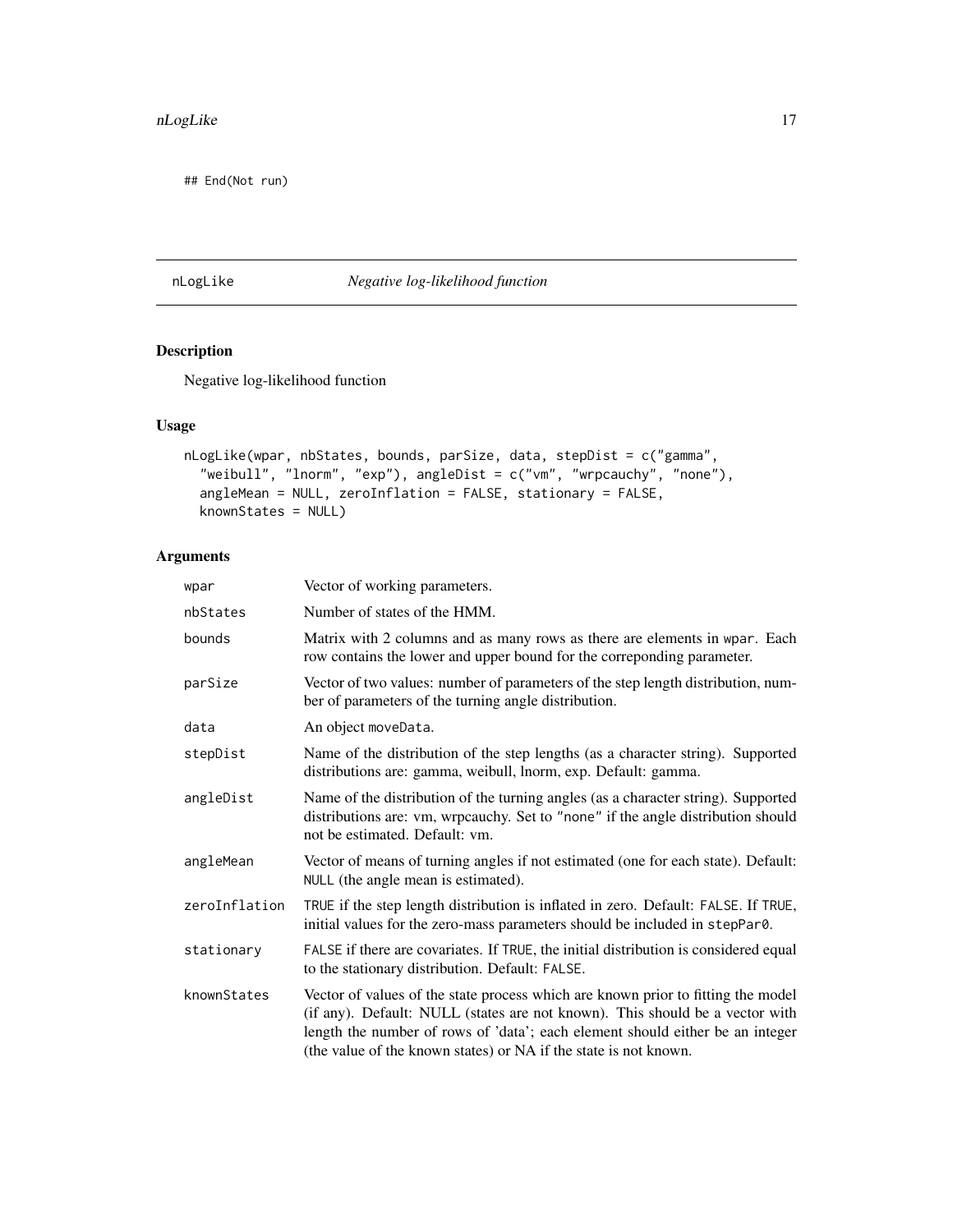### Value

The negative log-likelihood of the parameters given the data.

#### Examples

```
## Not run:
# data is a moveData object (as returned by prepData), automatically loaded with the package
data <- example$data
simPar <- example$simPar
par0 <- example$par0
estAngleMean <- is.null(simPar$angleMean)
bounds <- parDef(simPar$stepDist,simPar$angleDist,simPar$nbStates,
                 estAngleMean,simPar$zeroInflation)$bounds
parSize <- parDef(simPar$stepDist,simPar$angleDist,simPar$nbStates,
                  estAngleMean,simPar$zeroInflation)$parSize
par <- c(par0$stepPar0,par0$anglePar0)
wpar <- n2w(par,bounds,par0$beta0,par0$delta0,simPar$nbStates,FALSE)
l <- nLogLike(wpar=wpar,nbStates=simPar$nbStates,bounds=bounds,parSize=parSize,data=data,
          stepDist=simPar$stepDist,angleDist=simPar$angleDist,angleMean=simPar$angleMean,
             zeroInflation=simPar$zeroInflation)
## End(Not run)
```

| nLogLike_rcpp | Negative log-likelihood |
|---------------|-------------------------|
|               |                         |

#### Description

Computation of the negative log-likelihood (forward algorithm - written in C++)

#### Usage

```
nLogLike_rcpp(nbStates, beta, covs, data, stepDist, angleDist, stepPar,
  anglePar, delta, aInd, zeroInflation, stationary, knownStates)
```

| nbStates  | Number of states                                                   |
|-----------|--------------------------------------------------------------------|
| beta      | Matrix of regression coefficients for the transition probabilities |
| COVS      | Covariates                                                         |
| data      | A moveData object of the observations                              |
| stepDist  | The name of the step length distribution                           |
| angleDist | The name of the turning angle distribution                         |

<span id="page-17-0"></span>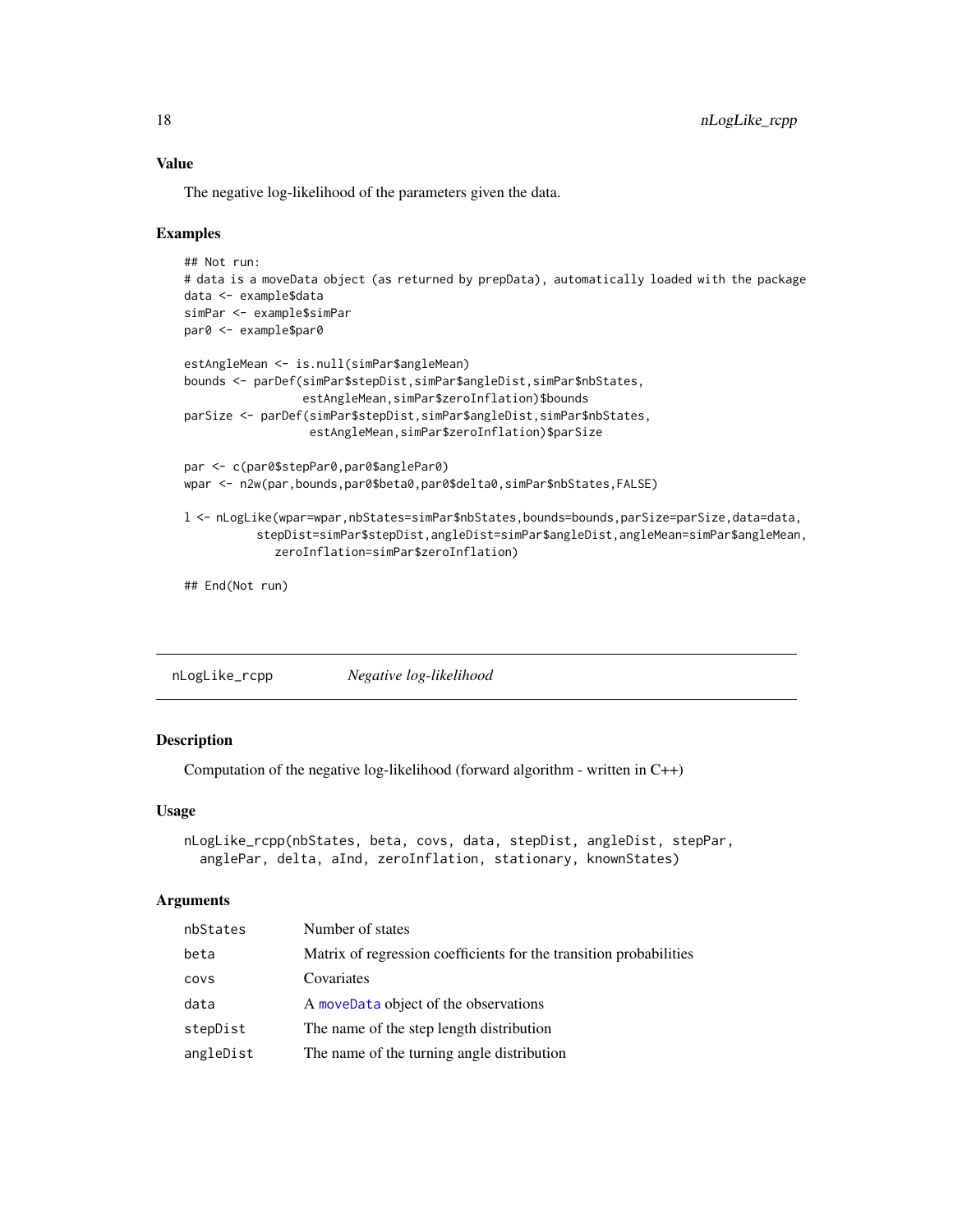#### <span id="page-18-0"></span>parDef 2012 2013 2014 2015 2016 2017 2018 2019 2017 2018 2019 2017 2018 2019 2017 2018 2019 2019 201

| stepPar       | State-dependent parameters of the step length distribution                                                                                                                                                                                                                                                            |
|---------------|-----------------------------------------------------------------------------------------------------------------------------------------------------------------------------------------------------------------------------------------------------------------------------------------------------------------------|
| anglePar      | State-dependent parameters of the turning angle distribution                                                                                                                                                                                                                                                          |
| delta         | Stationary distribution                                                                                                                                                                                                                                                                                               |
| aInd          | Vector of indices of the rows at which the data switches to another animal                                                                                                                                                                                                                                            |
| zeroInflation | true if zero-inflation is included in the step length distribution, false other-<br>wise.                                                                                                                                                                                                                             |
| stationary    | false if there are covariates. If true, the initial distribution is considered equal<br>to the stationary distribution.                                                                                                                                                                                               |
| knownStates   | Vector of values of the state process which are known prior to fitting the model<br>(if any). Default: NULL (states are not known). This should be a vector with<br>length the number of rows of 'data'; each element should either be an integer<br>(the value of the known states) or NA if the state is not known. |

### Value

Negative log-likelihood

parDef *Parameters definition*

### Description

Parameters definition

### Usage

parDef(stepDist, angleDist, nbStates, estAngleMean, zeroInflation)

### Arguments

| stepDist      | Name of the distribution of the step lengths.                                                                         |
|---------------|-----------------------------------------------------------------------------------------------------------------------|
| angleDist     | Name of the distribution of the turning angles. Set to "none" if the angle distri-<br>bution should not be estimated. |
| nbStates      | Number of states of the HMM.                                                                                          |
| estAngleMean  | TRUE if the mean of the turning angles distribution is estimated, FALSE otherwise.                                    |
| zeroInflation | TRUE if the step length distribution is inflated in zero.                                                             |

### Value

| A list of: |                                                                                                                                         |
|------------|-----------------------------------------------------------------------------------------------------------------------------------------|
| parSize    | Vector of two values: number of parameters of the step length distribution, num-<br>ber of parameters of the turning angle distribution |
| bounds     | Matrix with 2 columns and sum(parSize) rows - each row contains the lower<br>and upper bound for the corresponding parameter)           |
| parNames   | Names of parameters of step distribution (the names of the parameters of the<br>angle distribution are always the same).                |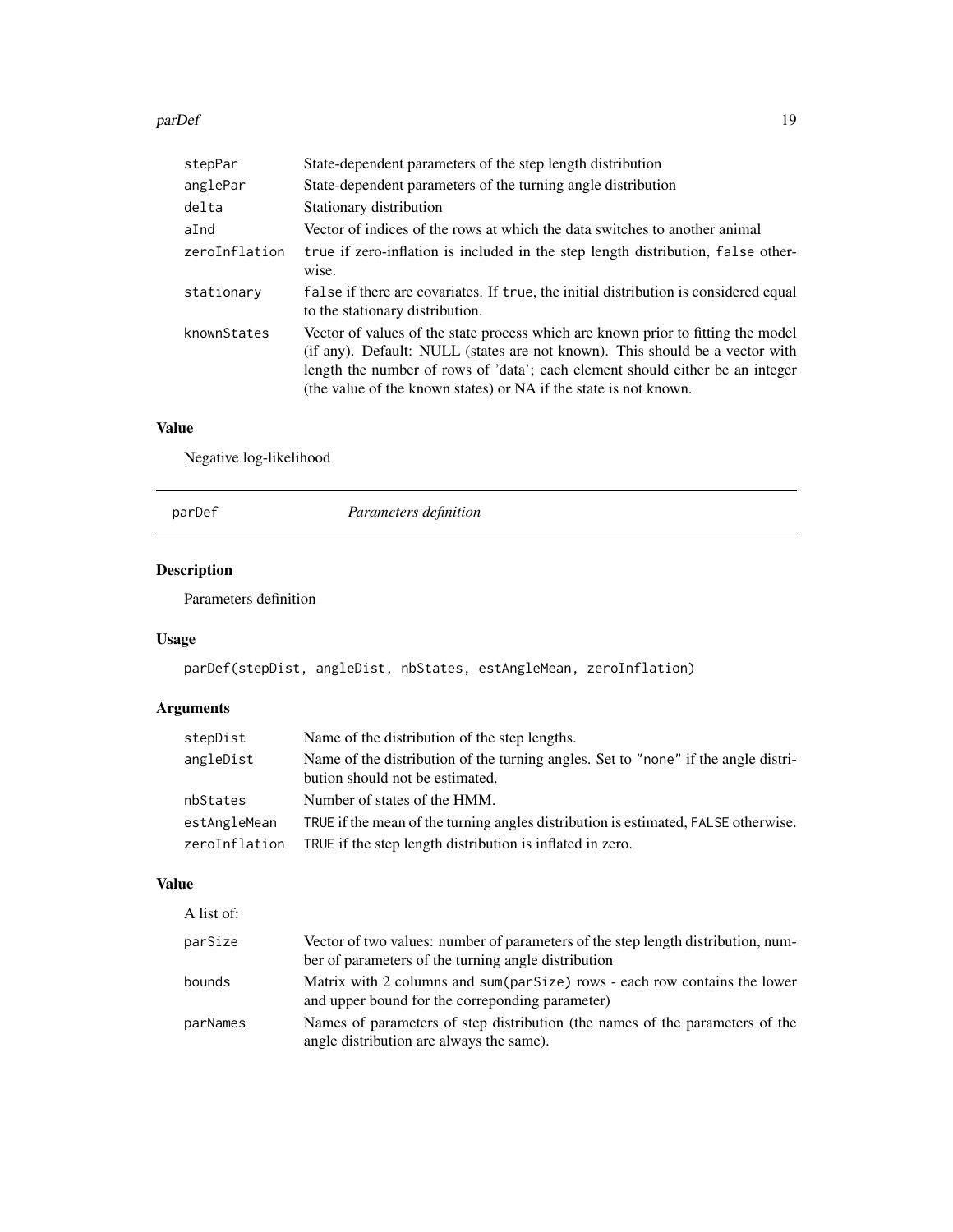<span id="page-19-0"></span>plot.moveData *Plot* moveData

#### Description

Plot moveData

#### Usage

```
## S3 method for class 'moveData'
plot(x, animals = NULL, compact = FALSE, ask = TRUE,breaks = "Sturges", ...)
```
### Arguments

| x        | An object moveData                                                                                                       |
|----------|--------------------------------------------------------------------------------------------------------------------------|
| animals  | Vector of indices or IDs of animals for which information will be plotted. De-<br>fault: NULL ; all animals are plotted. |
| compact  | TRUE for a compact plot (all individuals at once), FALSE otherwise (default – one<br>individual at a time).              |
| ask      | If TRUE, the execution pauses between each plot.                                                                         |
| breaks   | Histogram parameter. See hist documentation.                                                                             |
| $\ddots$ | Currently unused. For compatibility with generic method.                                                                 |

### Examples

# data is a moveData object (as returned by prepData), automatically loaded with the package data <- example\$data

plot(data,compact=TRUE,breaks=20,ask=FALSE)

```
plot.moveHMM Plot moveHMM
```
#### Description

Plot the fitted step and angle densities over histograms of the data, transition probabilities as functions of the covariates, and maps of the animals' tracks colored by the decoded states.

#### Usage

```
## S3 method for class 'moveHMM'
plot(x, animals = NULL, ask = TRUE, breaks = "Sturges",hist.ylim = NULL, sepAnimals = FALSE, sepStates = FALSE, col = NULL,
  cumul = TRUE, plotTracks = TRUE, ...)
```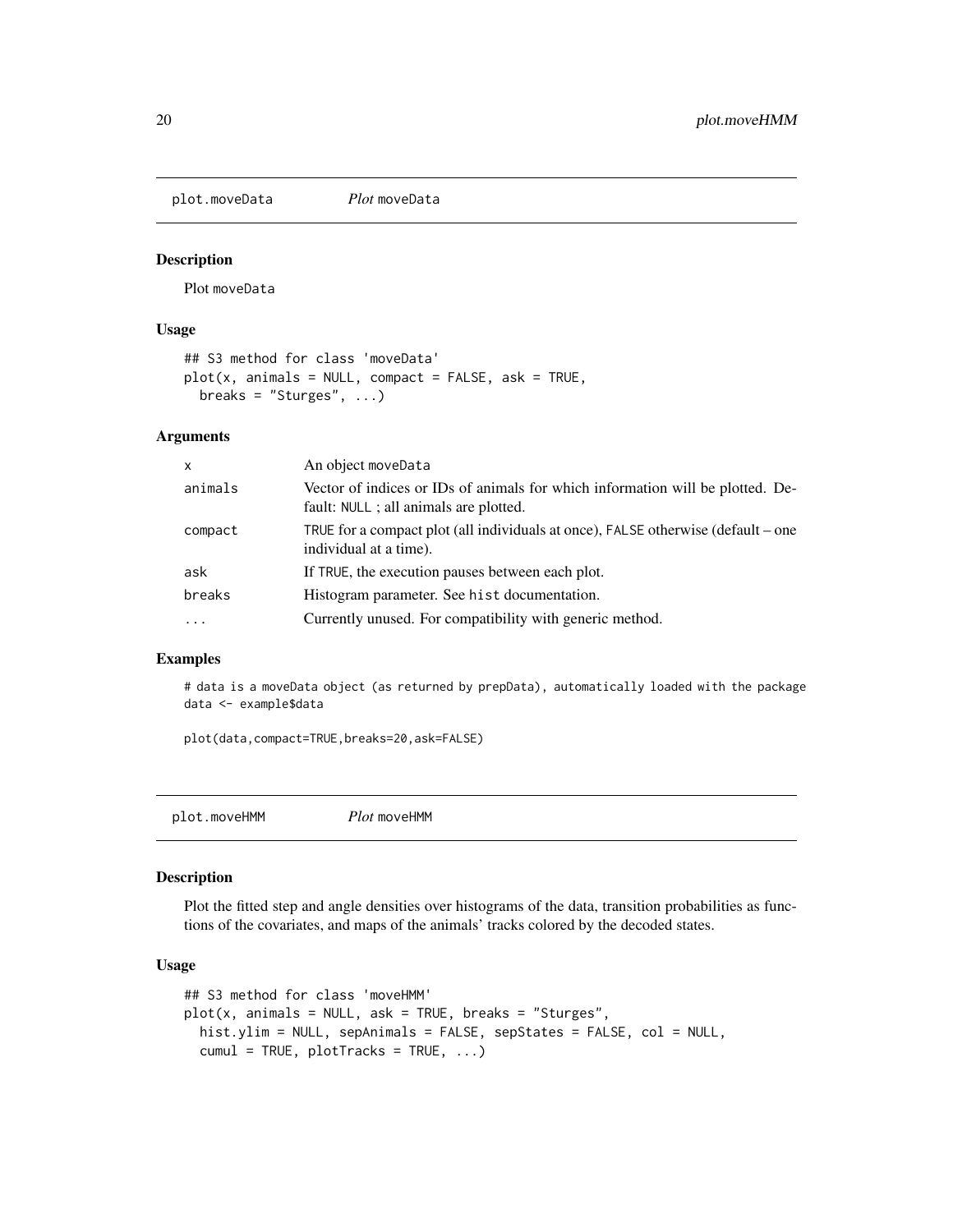#### <span id="page-20-0"></span>plotPR 21

#### Arguments

| $\mathsf{x}$ | Object moveHMM                                                                                                                |
|--------------|-------------------------------------------------------------------------------------------------------------------------------|
| animals      | Vector of indices or IDs of animals for which information will be plotted. De-<br>fault: NULL; all animals are plotted.       |
| ask          | If TRUE, the execution pauses between each plot.                                                                              |
| breaks       | Histogram parameter. See hist documentation.                                                                                  |
| hist.ylim    | Parameter ylim for the step length histograms. See hist documentation. De-<br>fault: NULL ; the function sets default values. |
| sepAnimals   | If TRUE, the data is split by individuals in the histograms. Default: FALSE.                                                  |
| sepStates    | If TRUE, the data is split by states in the histograms. Default: FALSE.                                                       |
| col          | Vector or colors for the states (one color per state).                                                                        |
| cumul        | If TRUE, the sum of weighted densities is plotted (default).                                                                  |
| plotTracks   | If TRUE, the Viterbi-decoded tracks are plotted (default).                                                                    |
| .            | Currently unused. For compatibility with generic method.                                                                      |

### Details

The state-dependent densities are weighted by the frequency of each state in the most probable state sequence (decoded with the function [viterbi](#page-30-1)). For example, if the most probable state sequence indicates that one third of observations correspond to the first state, and two thirds to the second state, the plots of the densities in the first state are weighted by a factor 1/3, and in the second state by a factor 2/3.

#### Examples

# m is a moveHMM object (as returned by fitHMM), automatically loaded with the package m <- example\$m

plot(m,ask=TRUE,animals=1,breaks=20)

<span id="page-20-1"></span>plotPR *Plot pseudo-residuals*

#### Description

Plots time series, qq-plots (against the standard normal distribution), and sample ACF functions of the pseudo-residuals

#### Usage

plotPR(m)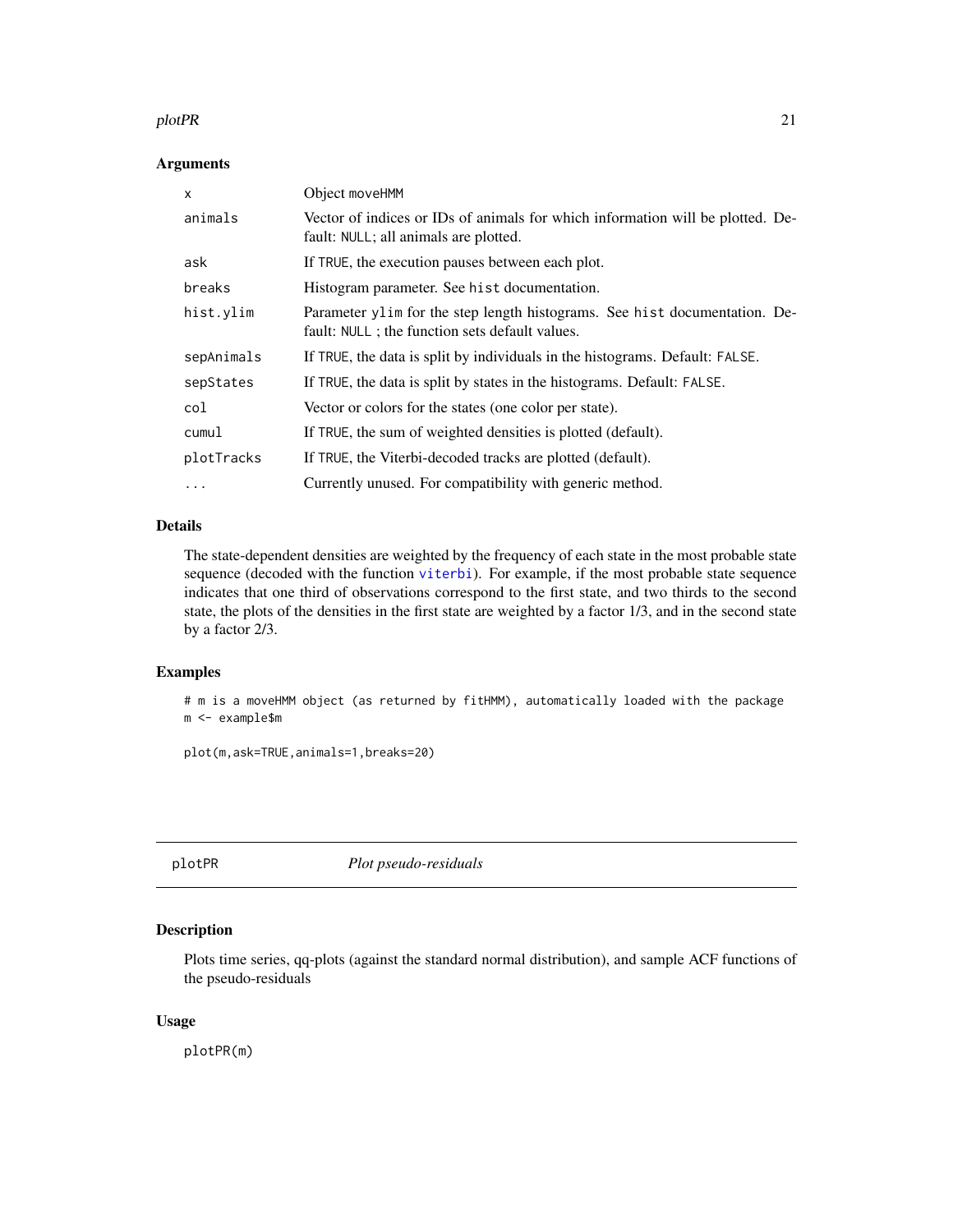#### <span id="page-21-0"></span>Arguments

m A [moveHMM](#page-14-2) object

#### Details

- If some turning angles in the data are equal to pi, the corresponding pseudo-residuals will not be included. Indeed, given that the turning angles are defined on (-pi,pi], an angle of pi results in a pseudo-residual of +Inf (check Section 6.2 of reference for more information on the computation of pseudo-residuals).
- If some steps are of length zero (i.e. if there is zero-inflation), the corresponding pseudoresiduals are shown as segments, because pseudo-residuals for discrete data are defined as segments (see Zucchini and MacDonald, 2009, Section 6.2).

#### References

Zucchini, W. and MacDonald, I.L. 2009. Hidden Markov Models for Time Series: An Introduction Using R. Chapman & Hall (London).

#### Examples

# m is a moveHMM object (as returned by fitHMM), automatically loaded with the package m <- example\$m

plotPR(m)

plotSat *Plot observations on satellite image*

#### **Description**

Plot tracking data on a satellite map. This function only works with longitude and latitude values (not with UTM coordinates), and uses the package ggmap to fetch a satellite image from Google. An Internet connection is required to use this function.

### Usage

```
plotSat(data, zoom = NULL, location = NULL, segments = TRUE,
  compact = TRUE, col = NULL, alpha = 1, size = 1, states = NULL,animals = NULL, ask = TRUE, return = FALSE)
```

| data | Data frame of the data, with necessary fields 'x' (longitude values) and 'y' (lat-<br><i>itude</i> values). |
|------|-------------------------------------------------------------------------------------------------------------|
| zoom | The zoom level, as defined for get_map. Integer value between 3 (continent)<br>and $21$ (building).         |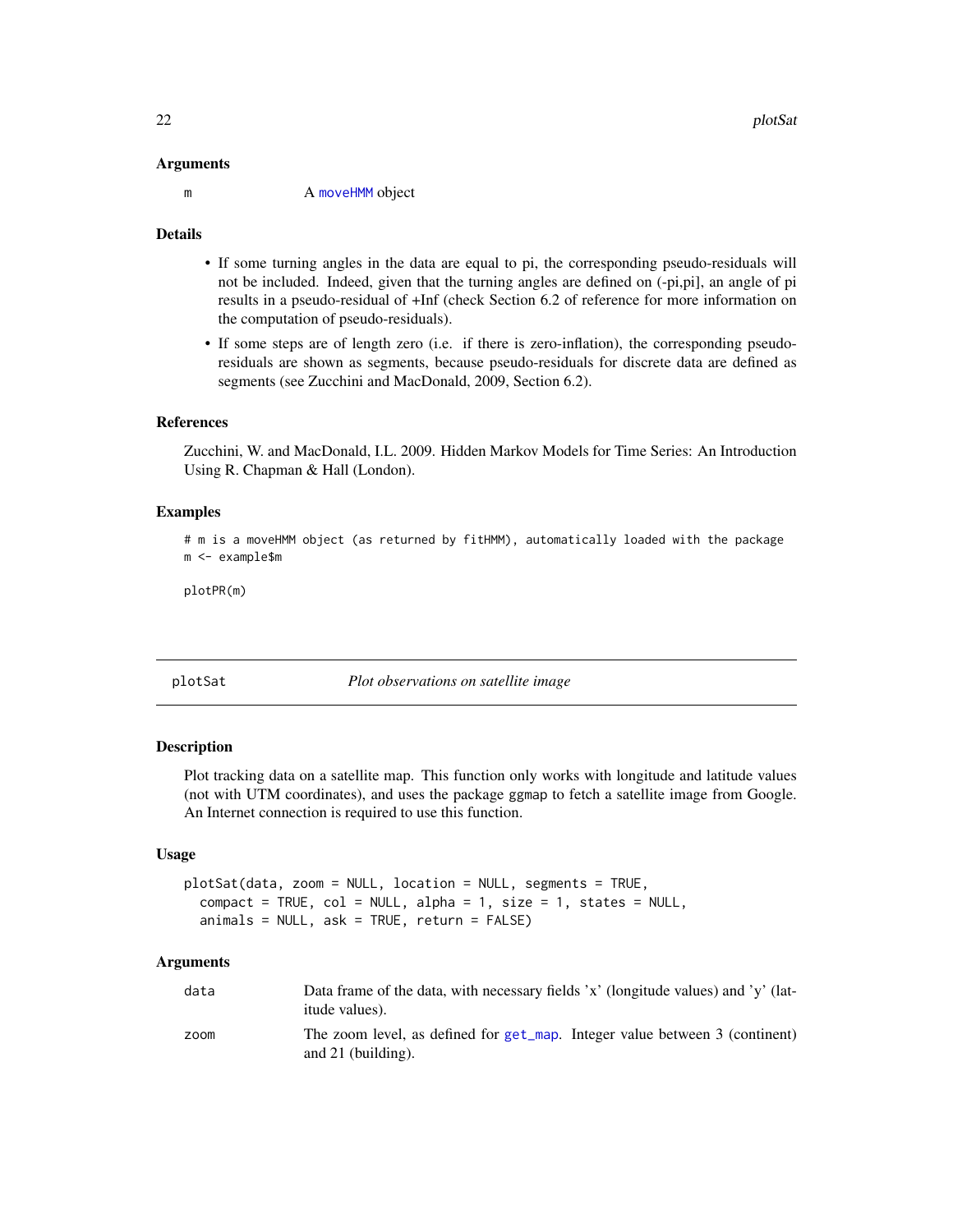#### <span id="page-22-0"></span>plotStates 23

| location | Location of the center of the map to be plotted.                                                                                                           |
|----------|------------------------------------------------------------------------------------------------------------------------------------------------------------|
| segments | TRUE if segments should be plotted between the observations (default), FALSE<br>otherwise.                                                                 |
| compact  | FALSE if tracks should be plotted separately, TRUE otherwise (default).                                                                                    |
| col      | Palette of colours to use for the dots and segments. If not specified, uses default<br>palette.                                                            |
| alpha    | Transparency argument for geom_point.                                                                                                                      |
| size     | Size argument for geom_point.                                                                                                                              |
| states   | A sequence of integers, corresponding to the decoded states for these data (such<br>that the observations are colored by states).                          |
| animals  | Vector of indices or IDs of animals/tracks to be plotted. Default: NULL; all<br>animals are plotted.                                                       |
| ask      | If TRUE, the execution pauses between each plot.                                                                                                           |
| return   | If TRUE, the function returns a ggplot object (which can be edited and plotted<br>manually). If FALSE, the function automatically plots the map (default). |

### Details

If the plot displays the message "Sorry, we have no imagery here", try a lower level of zoom.

#### References

D. Kahle and H. Wickham. ggmap: Spatial Visualization with ggplot2. The R Journal, 5(1), 144- 161. URL: http://journal.r-project.org/archive/2013-1/kahle-wickham.pdf

<span id="page-22-1"></span>plotStates *Plot states*

### Description

Plot the states and states probabilities.

#### Usage

```
plotStates(m, animals = NULL, ask = TRUE)
```

| m       | A moveHMM object                                                      |
|---------|-----------------------------------------------------------------------|
| animals | Vector of indices or IDs of animals for which states will be plotted. |
| ask     | If TRUE, the execution pauses between each plot.                      |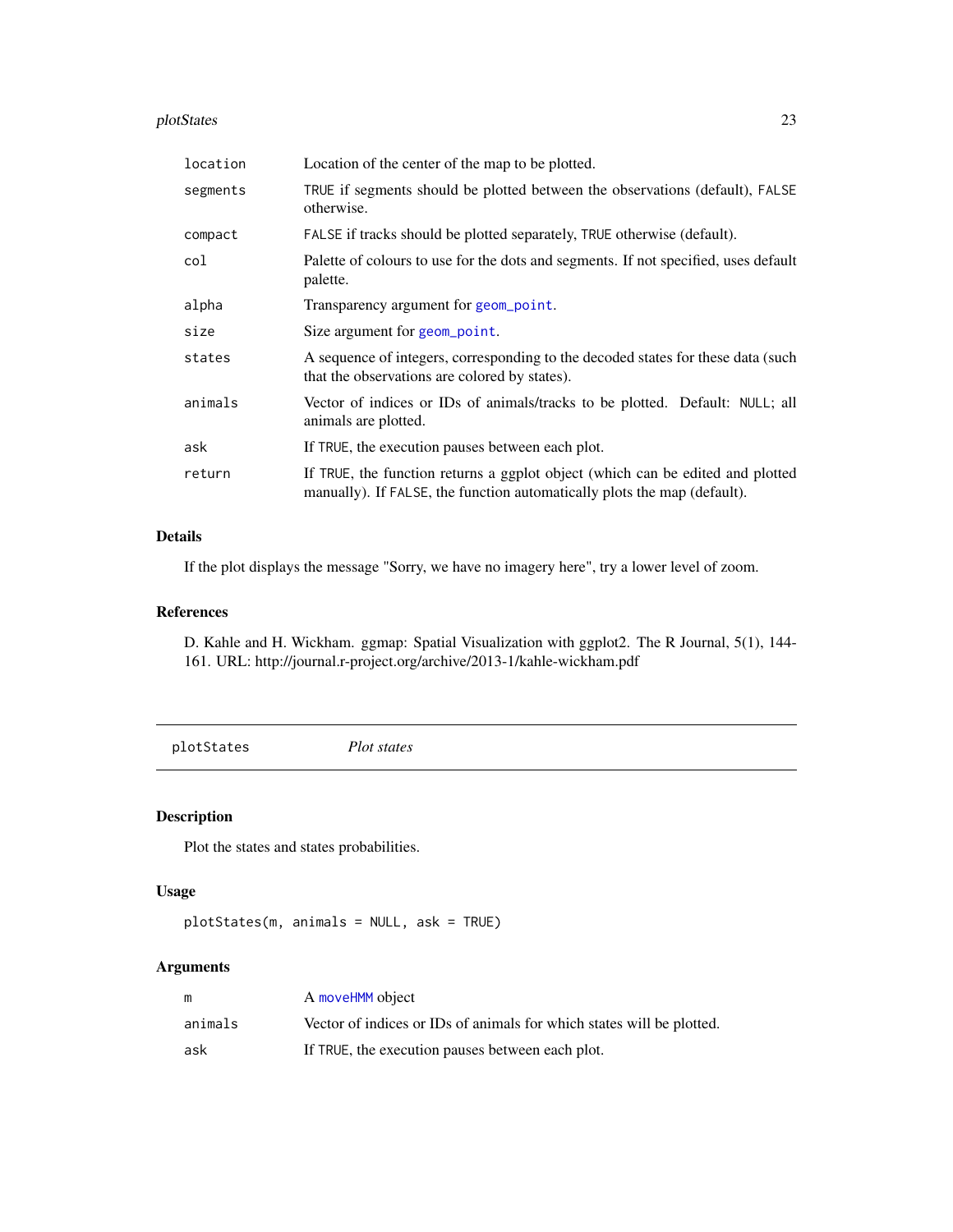### Examples

# m is a moveHMM object (as returned by fitHMM), automatically loaded with the package m <- example\$m

```
# plot states for first and second animals
plotStates(m,animals=c(1,2))
```
<span id="page-23-1"></span>prepData *Preprocessing of the tracking data*

### Description

Preprocessing of the tracking data

### Usage

```
prepData(trackData, type = c("LL", "UTM"), coordNames = c("x", "y"),
 LLangle = NULL)
```
### Arguments

| trackData  | A dataframe of the tracking data, including at least coordinates (either longi-<br>tude/latitude values or cartesian coordinates), and optionnaly a field ID (iden-<br>tifiers for the observed individuals). Additionnal fields are considered as co-<br>variates. Note that, if the names of the coordinates are not "x" and "y", the<br>coordNames argument should specified. |
|------------|----------------------------------------------------------------------------------------------------------------------------------------------------------------------------------------------------------------------------------------------------------------------------------------------------------------------------------------------------------------------------------|
| type       | 'LL' if longitude/latitude provided (default), 'UTM' if easting/northing.                                                                                                                                                                                                                                                                                                        |
| coordNames | Names of the columns of coordinates in the data frame. Default: $c("x", "y").$                                                                                                                                                                                                                                                                                                   |
| LLangle    | Logical. If TRUE, the turning angle is calculated with geosphere: : bearing<br>(default), else calculated with atan2.                                                                                                                                                                                                                                                            |

### Value

An object moveData, i.e. a dataframe of:

| ΙD    | The ID(s) of the observed animal(s)                                                                          |
|-------|--------------------------------------------------------------------------------------------------------------|
| step  | The step lengths - in kilometers if longitude/latitude provided, and in the metrics<br>of the data otherwise |
| angle | The turning angles (if any) - in radians                                                                     |
| x     | Either Easting or longitude (or e.g. depth for 1D data)                                                      |
| y     | Either Northing or latitude (all zero if 1D data)                                                            |
| .     | Covariates (if any)                                                                                          |
|       |                                                                                                              |

<span id="page-23-0"></span>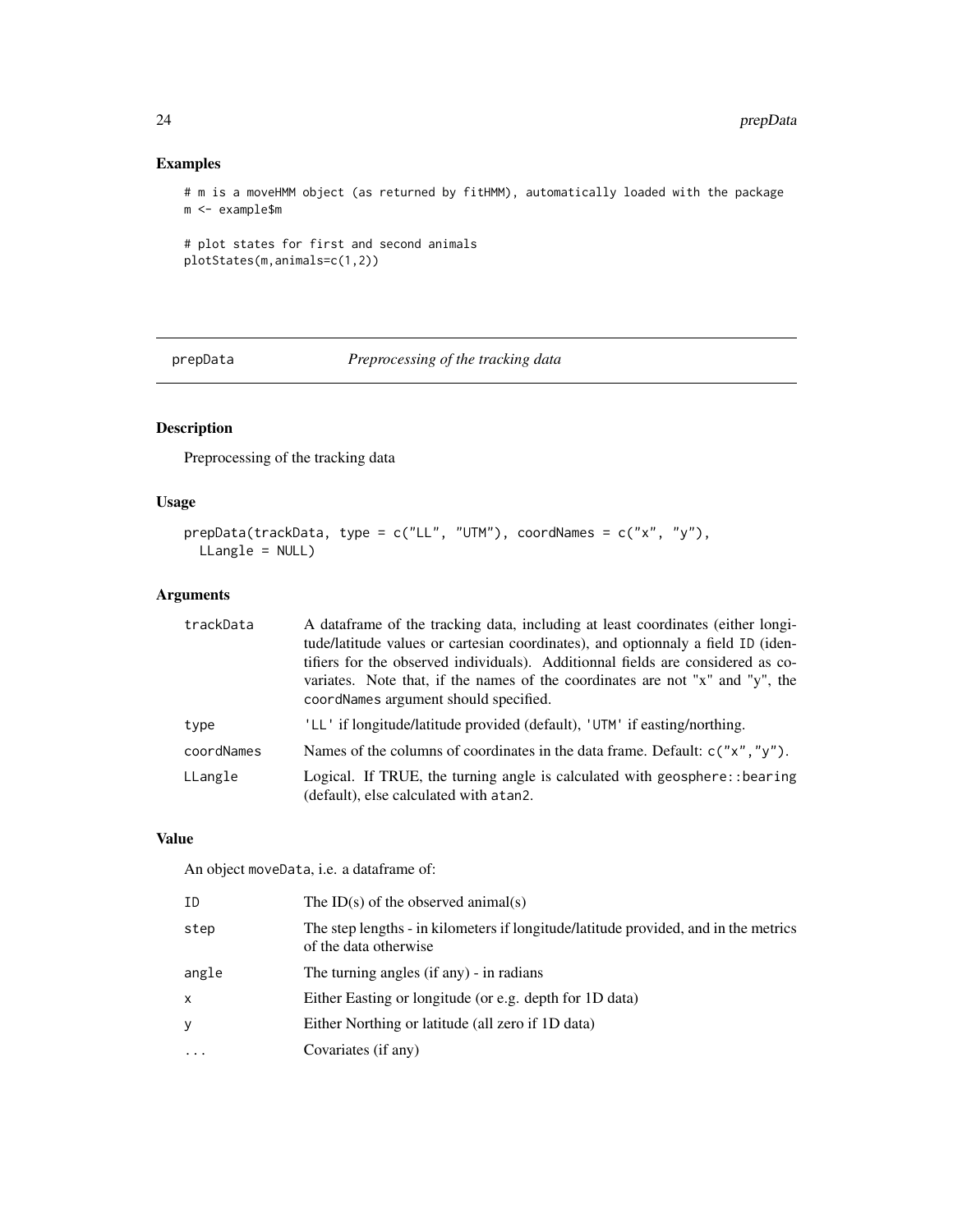### <span id="page-24-0"></span>print.moveHMM 25

### Examples

```
coord1 \leq c(1,2,3,4,5,6,7,8,9,10)coord2 < -c(1,1,1,2,2,2,1,1,1,2)trackData <- data.frame(coord1=coord1,coord2=coord2)
d <- prepData(trackData,type='UTM',coordNames=c("coord1","coord2"))
```
print.moveHMM *Print* moveHMM

#### Description

Print moveHMM

#### Usage

```
## S3 method for class 'moveHMM'
print(x, \ldots)
```
#### Arguments

|          | A moveHMM object.                                        |
|----------|----------------------------------------------------------|
| $\cdots$ | Currently unused. For compatibility with generic method. |

#### Examples

# m is a moveHMM object (as returned by fitHMM), automatically loaded with the package m <- example\$m

print(m)

<span id="page-24-1"></span>pseudoRes *Pseudo-residuals*

### Description

The pseudo-residuals of a moveHMM model, as described in Zucchini and McDonad (2009).

#### Usage

```
pseudoRes(m)
```
#### Arguments

m A moveHMM object.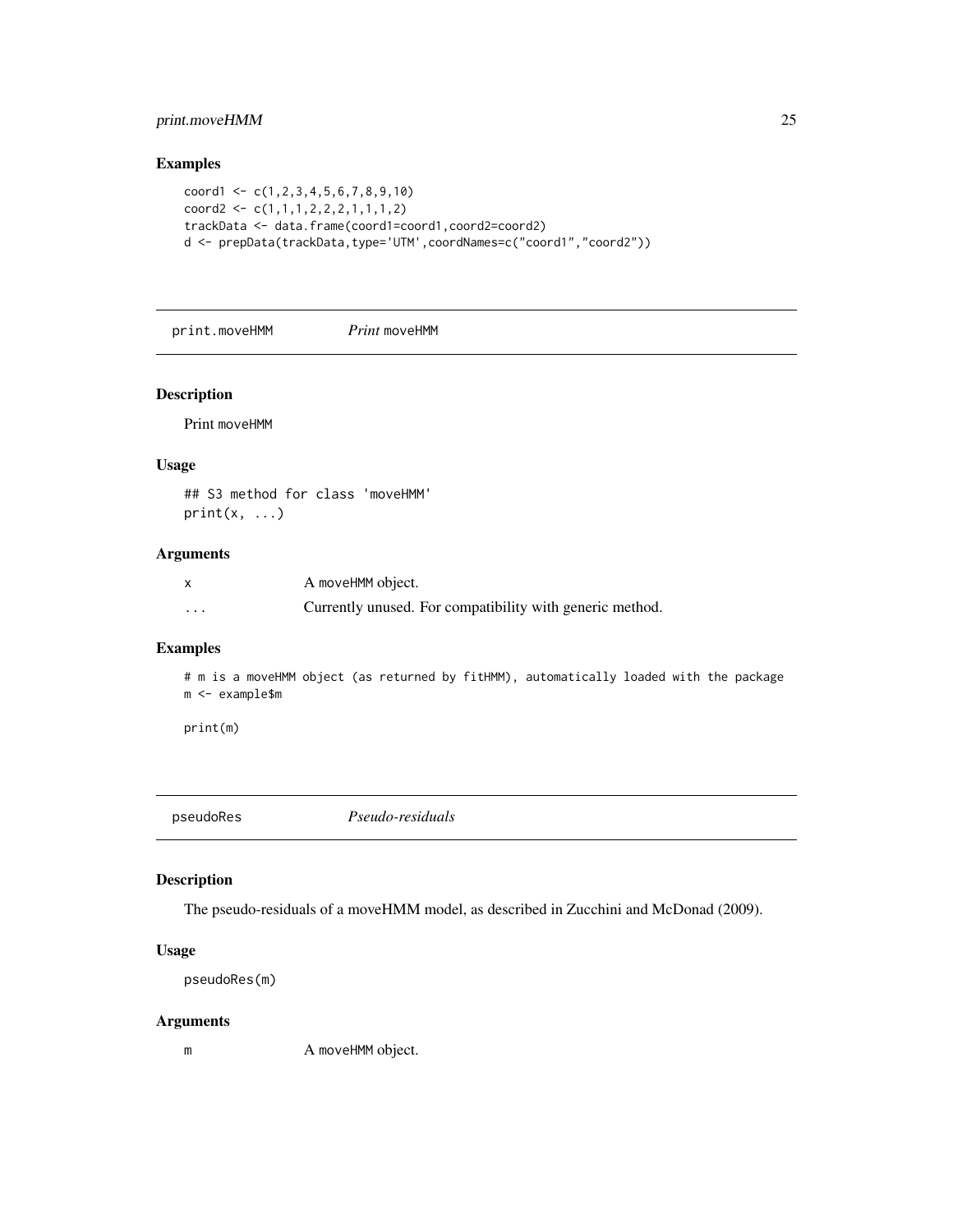#### Details

If some turning angles in the data are equal to pi, the corresponding pseudo-residuals will not be included. Indeed, given that the turning angles are defined on (-pi,pi], an angle of pi results in a pseudo-residual of +Inf (check Section 6.2 of reference for more information on the computation of pseudo-residuals).

#### Value

 $\lambda$  is  $\lambda$  of of

| A list of: |                                             |
|------------|---------------------------------------------|
| stepRes    | The pseudo-residuals for the step lengths   |
| angleRes   | The pseudo-residuals for the turning angles |

#### References

Zucchini, W. and MacDonald, I.L. 2009. Hidden Markov Models for Time Series: An Introduction Using R. Chapman & Hall (London).

#### Examples

```
# m is a moveHMM object (as returned by fitHMM), automatically loaded with the package
m <- example$m
res <- pseudoRes(m)
qqnorm(res$stepRes)
qqnorm(res$angleRes)
```
simData *Simulation tool*

#### Description

Simulates movement data from an HMM.

#### Usage

```
simData(nbAnimals = 1, nbStates = 2, stepDist = c("gamma", "weibull",
  "lnorm", "exp"), angleDist = c("vm", "wrpcauchy", "none"), stepPar = NULL,
  anglePar = NULL, beta = NULL, covs = NULL, nbCovs = 0,
 zeroInflation = FALSE, obsPerAnimal = c(500, 1500), model = NULL,states = FALSE)
```
<span id="page-25-0"></span>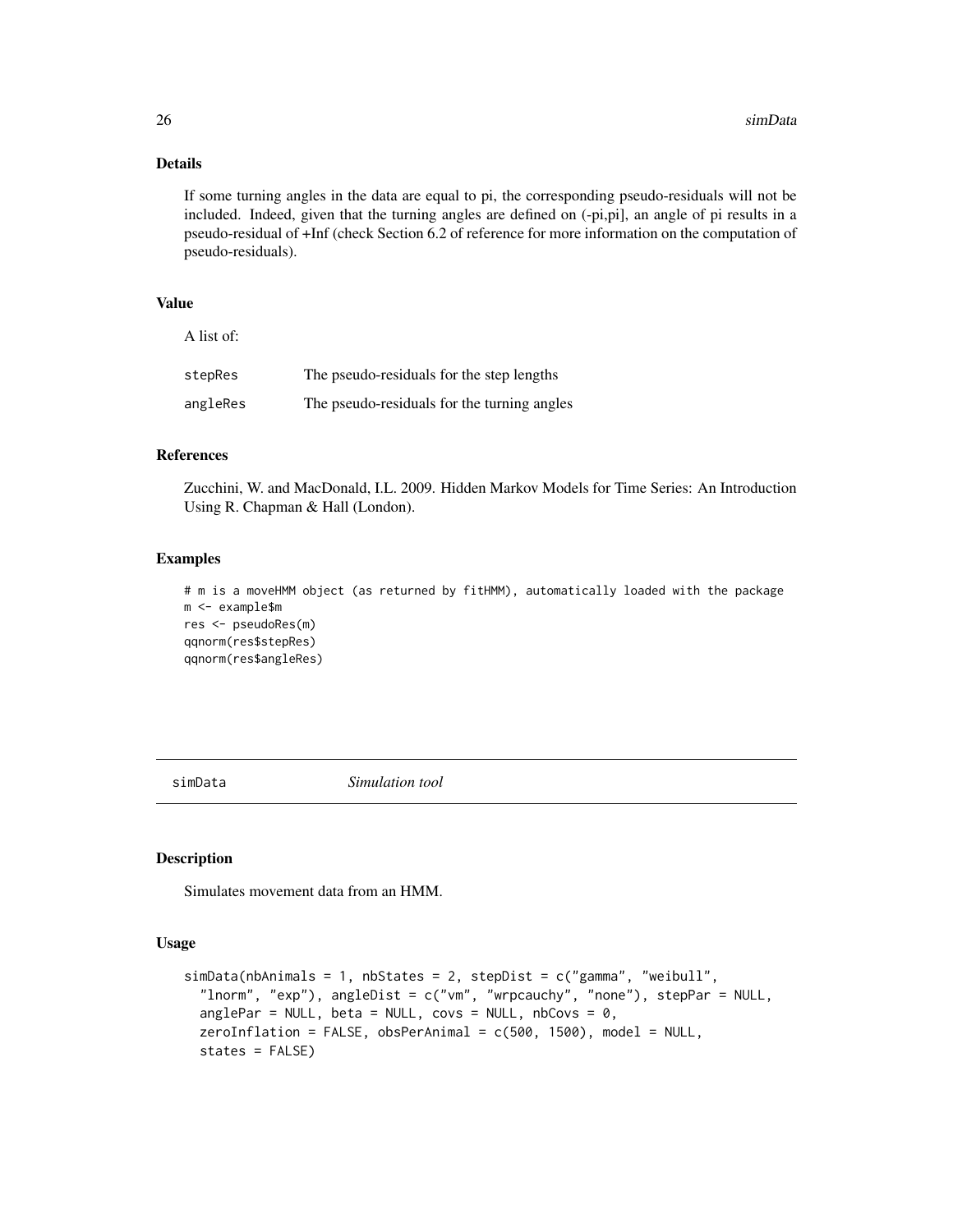#### simData 27

#### Arguments

| nbAnimals     | Number of observed individuals to simulate.                                                                                                                                                                                                                                                                          |
|---------------|----------------------------------------------------------------------------------------------------------------------------------------------------------------------------------------------------------------------------------------------------------------------------------------------------------------------|
| nbStates      | Number of behavioural states to simulate.                                                                                                                                                                                                                                                                            |
| stepDist      | Name of the distribution of the step lengths (as a character string). Supported<br>distributions are: gamma, weibull, lnorm, exp. Default: gamma.                                                                                                                                                                    |
| angleDist     | Name of the distribution of the turning angles (as a character string). Supported<br>distributions are: vm, wrpcauchy. Set to "none" if the angle distribution should<br>not be estimated. Default: vm.                                                                                                              |
| stepPar       | Parameters of the step length distribution.                                                                                                                                                                                                                                                                          |
| anglePar      | Parameters of the turning angle distribution.                                                                                                                                                                                                                                                                        |
| beta          | Matrix of regression parameters for the transition probabilities (more informa-<br>tion in "Details").                                                                                                                                                                                                               |
| COVS          | Covariate values to include in the model, as a dataframe. Default: NULL. Co-<br>variates can also be simulated according to a standard normal distribution, by<br>setting covs to NULL, and specifying nbCovs>0.                                                                                                     |
| nbCovs        | Number of covariates to simulate (0 by default). Does not need to be specified<br>of covs is specified.                                                                                                                                                                                                              |
| zeroInflation | TRUE if the step length distribution is inflated in zero. Default: FALSE. If TRUE,<br>values for the zero-mass parameters should be included in stepPar.                                                                                                                                                             |
| obsPerAnimal  | Either the number of the number of observations per animal (if single value), or<br>the bounds of the number of observations per animal (if vector of two values).<br>In the latter case, the numbers of obervations generated for each animal are<br>uniformously picked from this interval. Default: c(500,1500).  |
| model         | A moveHMM object. This option can be used to simulate from a fitted model.<br>Default: NULL. Note that, if this argument is specified, most other arguments<br>will be ignored - except for nbAnimals, obsPerAnimal, covs (if covariate values<br>different from those in the data should be specified), and states. |
| states        | TRUE if the simulated states should be returned, FALSE otherwise (default).                                                                                                                                                                                                                                          |

#### Details

- The matrix beta of regression coefficients for the transition probabilities has one row for the intercept, plus one row for each covariate, and one column for each non-diagonal element of the transition probability matrix. For example, in a 3-state HMM with 2 covariates, the matrix beta has three rows (intercept + two covariates) and six columns (six non-diagonal elements in the 3x3 transition probability matrix - filled in row-wise). In a covariate-free model (default), beta has one row, for the intercept.
- If the length of covariate values passed (either through 'covs', or 'model') is not the same as the number of observations suggested by 'nbAnimals' and 'obsPerAnimal', then the series of covariates is either shortened (removing last values - if too long) or extended (starting over from the first values - if too short).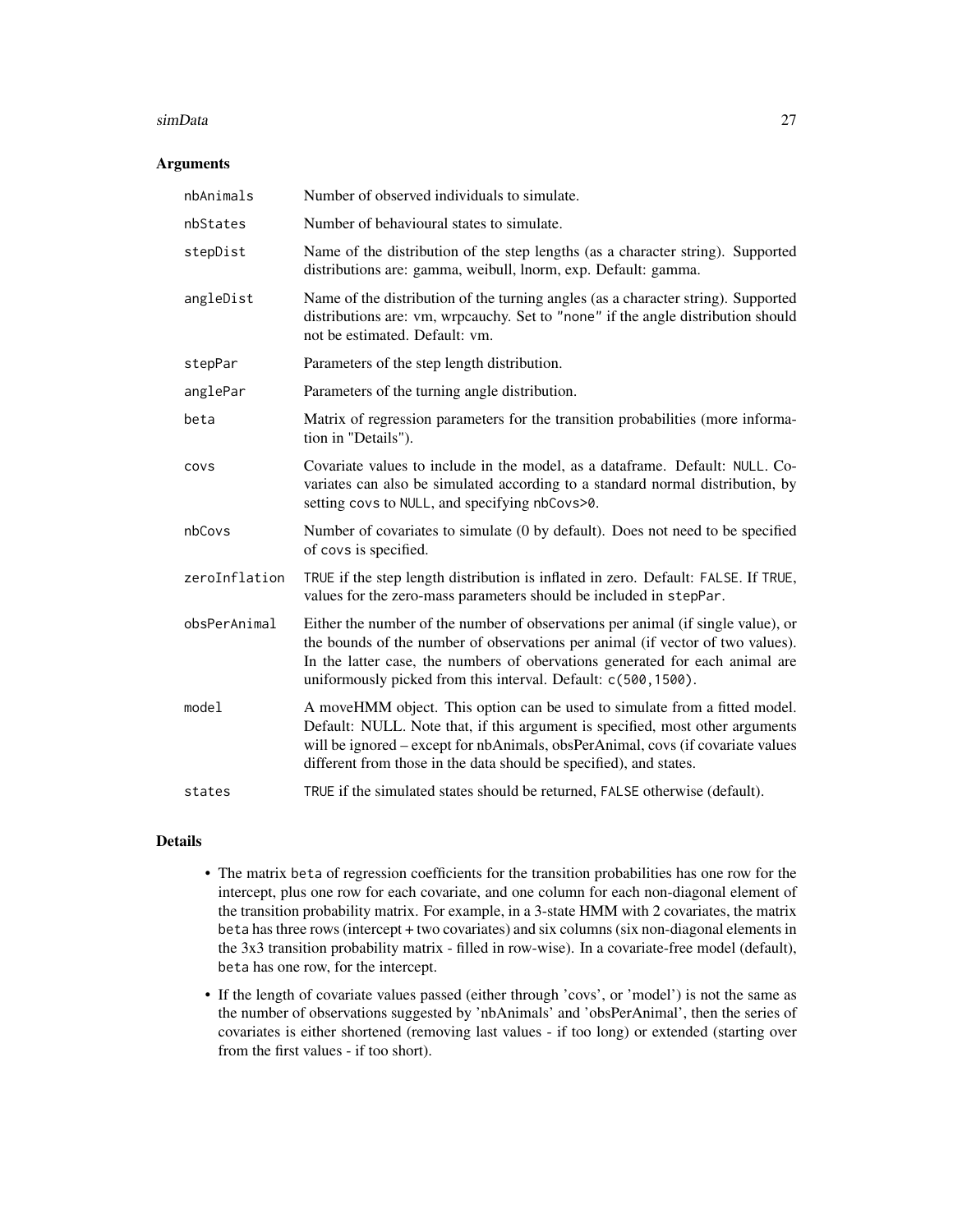28 simData

#### Value

An object moveData, i.e. a dataframe of:

| TD.          | The ID(s) of the observed animal(s) |
|--------------|-------------------------------------|
| step         | The step lengths                    |
| angle        | The turning angles (if any)         |
| $\mathsf{x}$ | Either easting or longitude         |
| y            | Either northing or latitude         |
|              | Covariates (if any)                 |
|              |                                     |

#### Examples

```
# 1. Pass a fitted model to simulate from
# (m is a moveHMM object - as returned by fitHMM - automatically loaded with the package)
# We keep the default nbAnimals=1.
m <- example$m
obsPerAnimal=c(50,100)
data <- simData(model=m,obsPerAnimal=obsPerAnimal)
# 2. Pass the parameters of the model to simulate from
stepPar <- c(1,10,1,5,0.2,0.3) # mean1, mean2, sd1, sd2, z1, z2
anglePar <- c(pi,0,0.5,2) # mean1, mean2, k1, k2
stepDist <- "gamma"
angleDist <- "vm"
data <- simData(nbAnimals=5,nbStates=2,stepDist=stepDist,angleDist=angleDist,stepPar=stepPar,
               anglePar=anglePar,nbCovs=2,zeroInflation=TRUE,obsPerAnimal=obsPerAnimal)
stepPar \leq c(1, 10, 1, 5) # mean1, mean2, sd1, sd2
anglePar <- c(pi,0,0.5,0.7) # mean1, mean2, k1, k2
stepDist <- "weibull"
angleDist <- "wrpcauchy"
data <- simData(nbAnimals=5,nbStates=2,stepDist=stepDist,angleDist=angleDist,stepPar=stepPar,
               anglePar=anglePar,obsPerAnimal=obsPerAnimal)
# step length only and zero-inflation
stepPar <- c(1,10,1,5,0.2,0.3) # mean1, mean2, sd1, sd2, z1, z2
stepDist <- "gamma"
data <- simData(nbAnimals=5,nbStates=2,stepDist=stepDist,angleDist="none",stepPar=stepPar,
               nbCovs=2,zeroInflation=TRUE,obsPerAnimal=obsPerAnimal)
# include covariates
# (note that it is useless to specify "nbCovs", which is determined
# by the number of columns of "cov")
cov <- data.frame(temp=rnorm(500,20,5))
stepPar <- c(1,10,1,5) # mean1, mean2, sd1, sd2
anglePar < -c(pi, 0, 0.5, 2) # mean1, mean2, k1, k2
stepDist <- "gamma"
angleDist <- "vm"
data <- simData(nbAnimals=5,nbStates=2,stepDist=stepDist,angleDist=angleDist,stepPar=stepPar,
                anglePar=anglePar,covs=cov)
```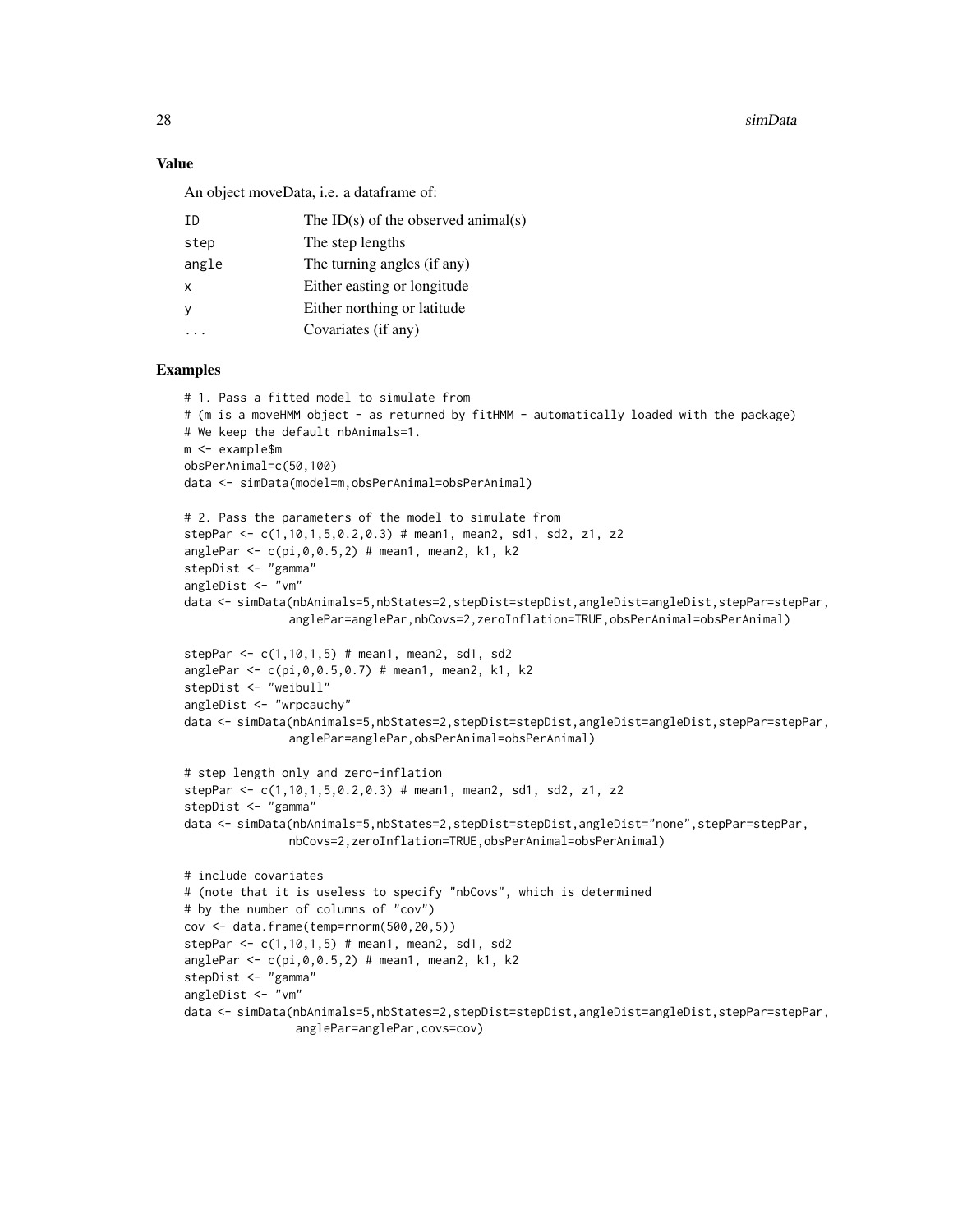<span id="page-28-1"></span><span id="page-28-0"></span>

For a given model, computes the probability of the process being in the different states at each time point.

#### Usage

stateProbs(m)

#### Arguments

m A moveHMM object.

### Value

The matrix of state probabilities, with element [i,j] the probability of being in state j in observation i.

#### References

Zucchini, W. and MacDonald, I.L. 2009. Hidden Markov Models for Time Series: An Introduction Using R. Chapman & Hall (London).

#### Examples

```
# m is a moveHMM object (as returned by fitHMM), automatically loaded with the package
m <- example$m
```
sp <- stateProbs(m)

summary.moveData *Summary* moveData

### Description

Summary moveData

### Usage

```
## S3 method for class 'moveData'
summary(object, details = TRUE, ...)
```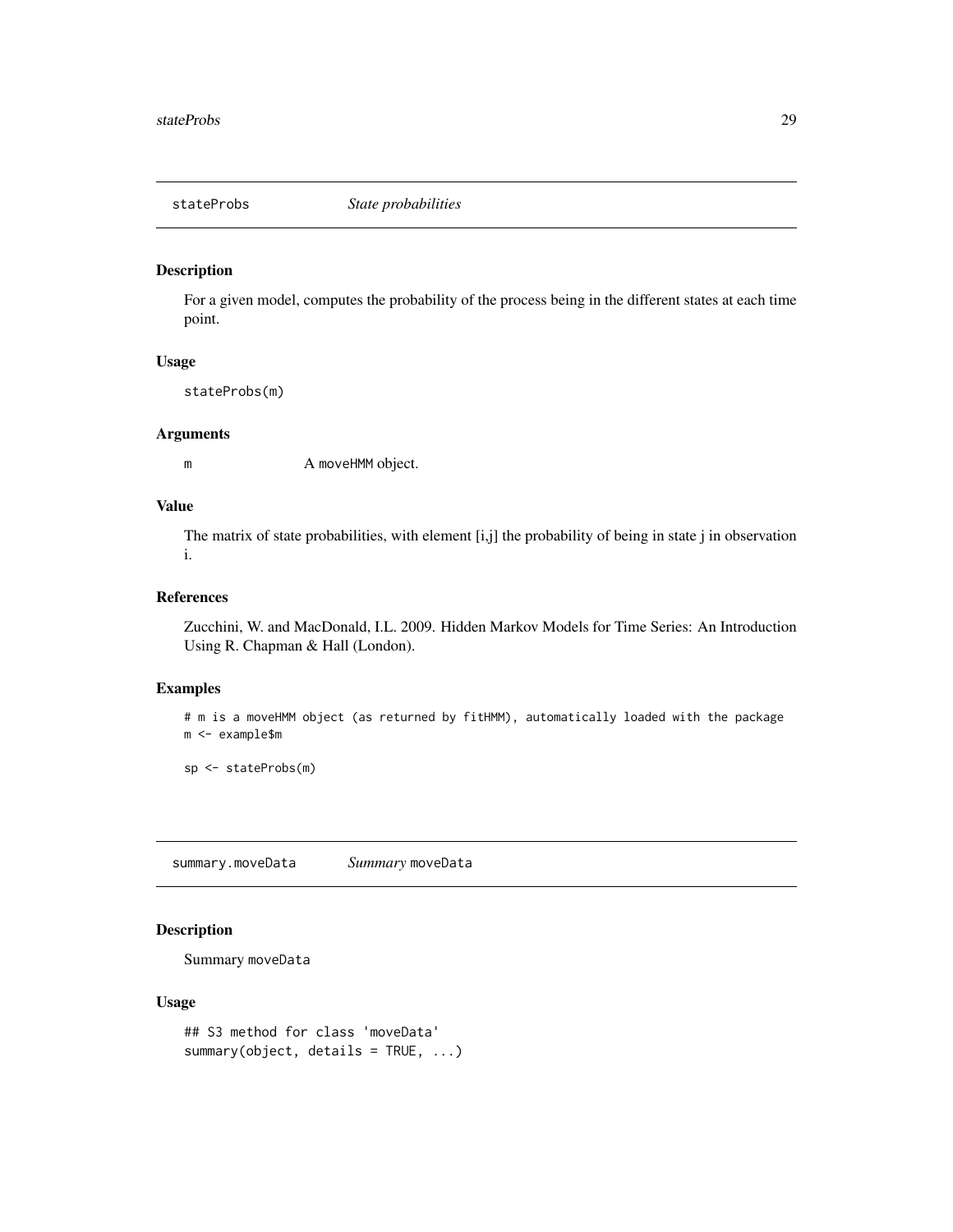### <span id="page-29-0"></span>Arguments

| object                  | A moveData object.                                                                           |
|-------------------------|----------------------------------------------------------------------------------------------|
| details                 | TRUE if quantiles of the covariate values should be printed (default), FALSE oth-<br>erwise. |
| $\cdot$ $\cdot$ $\cdot$ | Currently unused. For compatibility with generic method.                                     |

### Examples

# m is a moveData object (as returned by prepData), automatically loaded with the package data <- example\$data

summary(data)

trMatrix\_rcpp *Transition probability matrix*

### Description

Computation of the transition probability matrix, as a function of the covariates and the regression parameters. Written in C++. Used in [fitHMM](#page-9-2), [logAlpha](#page-13-1), [logBeta](#page-13-2), [plot.moveHMM](#page-19-1), [pseudoRes](#page-24-1), and [viterbi](#page-30-1).

### Usage

trMatrix\_rcpp(nbStates, beta, covs)

#### Arguments

| nbStates | Number of states                |
|----------|---------------------------------|
| beta     | Matrix of regression parameters |
| covs     | Matrix of covariate values      |

### Value

Three dimensional array  $trMat$ , such that  $trMat[,, t]$  is the transition matrix at time t.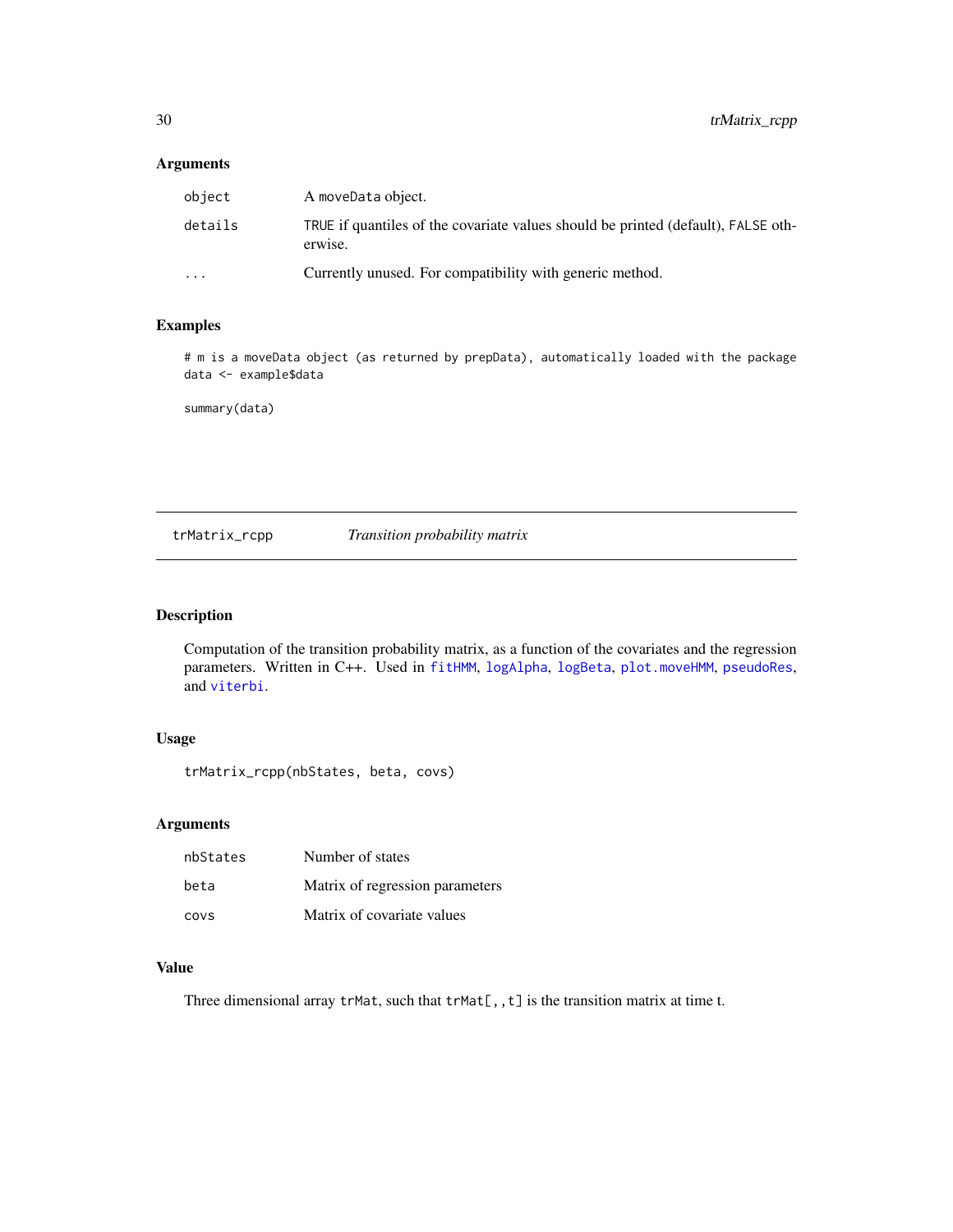<span id="page-30-0"></span>turnAngle *Turning angle*

### Description

Used in [prepData](#page-23-1).

### Usage

turnAngle(x, y, z, LLangle)

### Arguments

| $\mathsf{x}$ | First point                                                                                                  |
|--------------|--------------------------------------------------------------------------------------------------------------|
| <b>V</b>     | Second point                                                                                                 |
| z            | Third point                                                                                                  |
| LLangle      | Logical. If TRUE, the turning angle is calculated with geosphere:: bearing,<br>else calculated with at an 2. |

### Value

The angle between vectors  $(x,y)$  and  $(y,z)$ 

### Examples

```
## Not run:
x < -c(0, 0)y \leftarrow c(4, 6)z < -c(10,7)turnAngle(x,y,z,LLangle=FALSE)
```
## End(Not run)

<span id="page-30-1"></span>

|--|

### Description

For a given model, reconstructs the most probable states sequence, using the Viterbi algorithm.

### Usage

viterbi(m)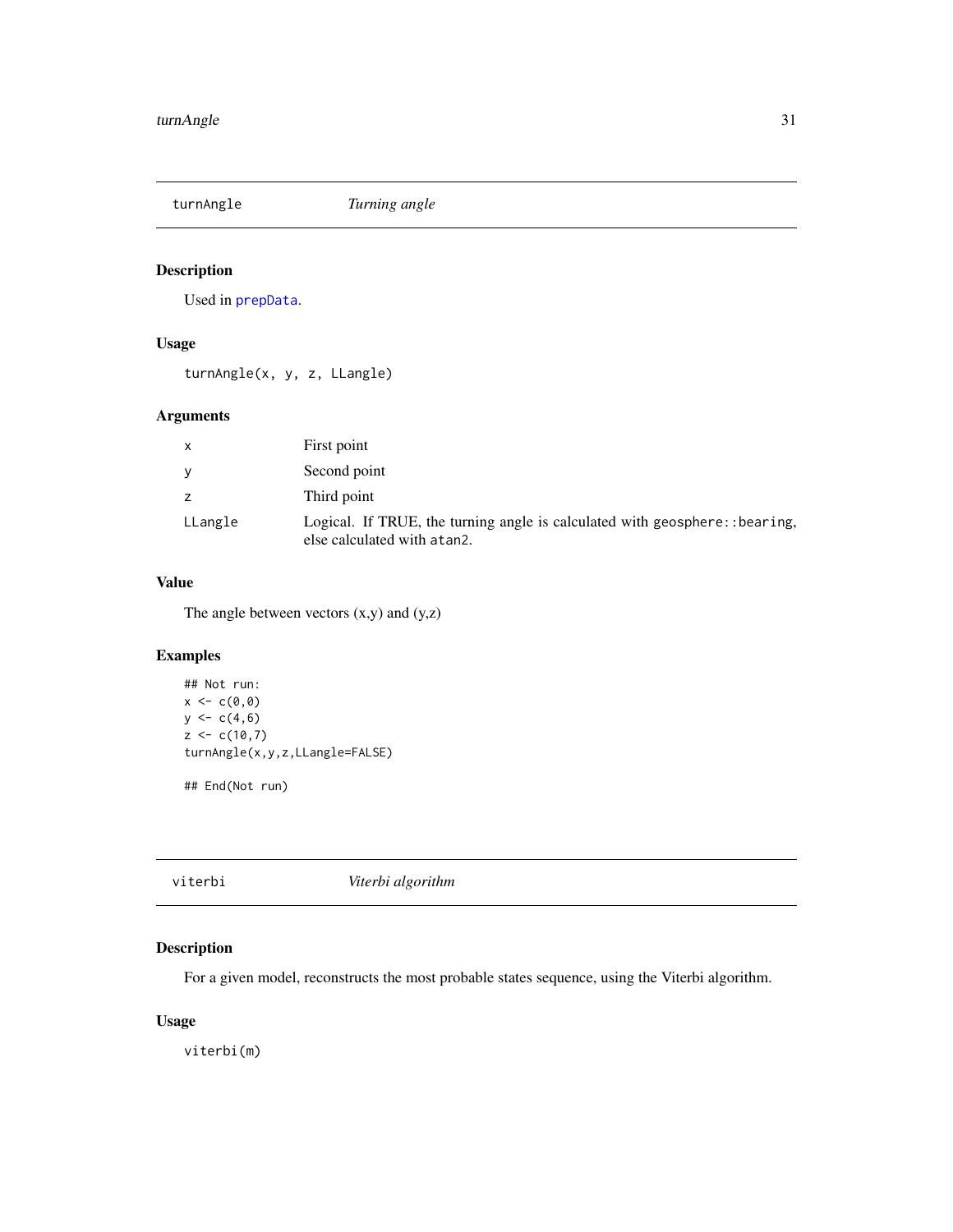#### <span id="page-31-0"></span>Arguments

m An object moveHMM

### Value

The sequence of most probable states.

### References

Zucchini, W. and MacDonald, I.L. 2009. Hidden Markov Models for Time Series: An Introduction Using R. Chapman & Hall (London).

### Examples

# m is a moveHMM object (as returned by fitHMM), automatically loaded with the package m <- example\$m

# reconstruction of states sequence states <- viterbi(m)

w2n *Scaling function: working to natural parameters*

### Description

Scales each parameter from the set of real numbers, back to its natural interval. Used during the optimization of the log-likelihood.

### Usage

w2n(wpar, bounds, parSize, nbStates, nbCovs, estAngleMean, stationary)

| wpar         | Vector of state-dependent distributions unconstrained parameters.                                                                                    |
|--------------|------------------------------------------------------------------------------------------------------------------------------------------------------|
| bounds       | Matrix with 2 columns and as many rows as there are elements in wpar. Each<br>row contains the lower and upper bound for the correponding parameter. |
| parSize      | Vector of two values: number of parameters of the step length distribution, num-<br>ber of parameters of the turning angle distribution.             |
| nbStates     | The number of states of the HMM.                                                                                                                     |
| nbCovs       | The number of covariates.                                                                                                                            |
| estAngleMean | TRUE if the angle mean is estimated, FALSE otherwise.                                                                                                |
| stationary   | FALSE if there are covariates. If TRUE, the initial distribution is considered<br>equal to the stationary distribution. Default: FALSE.              |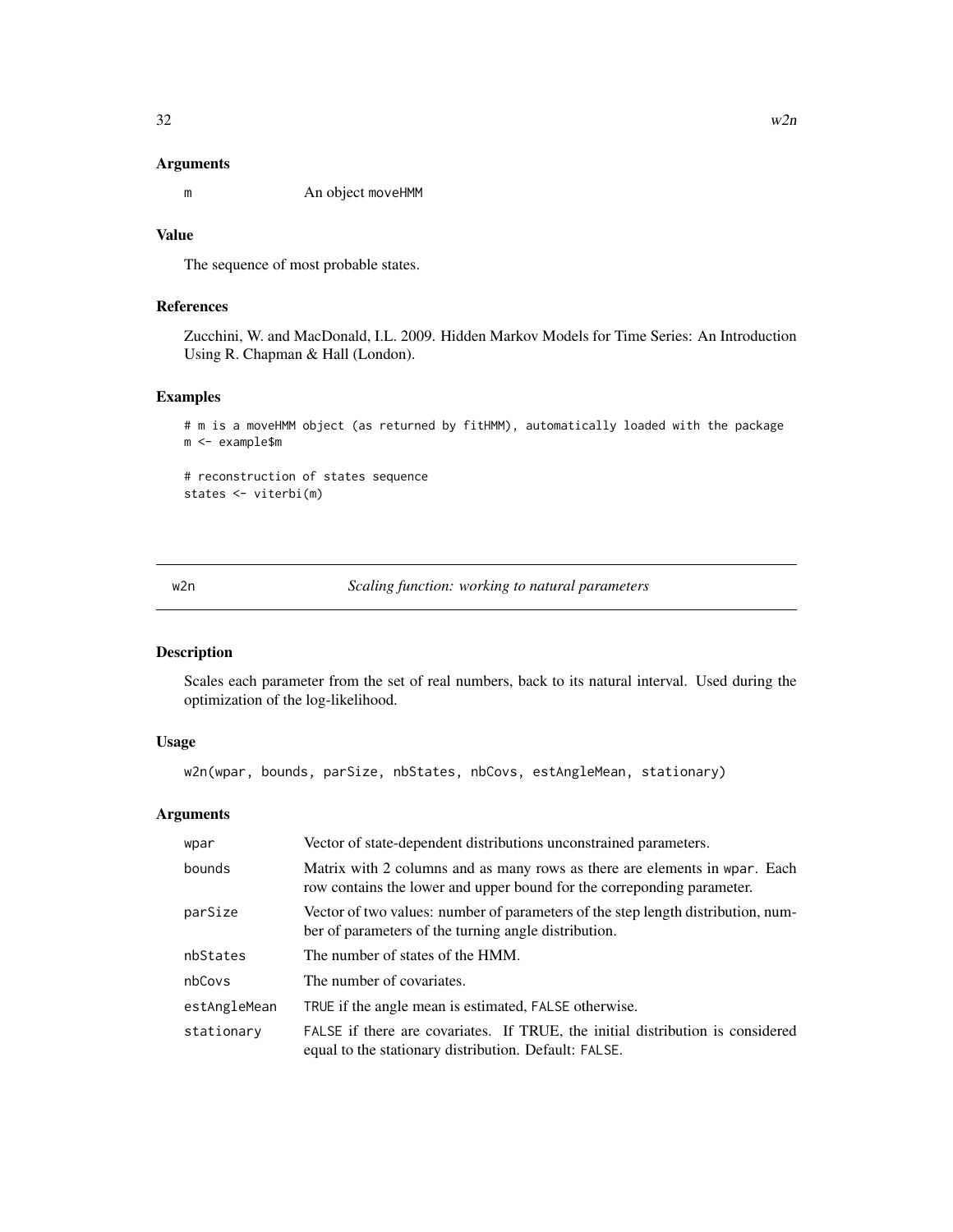$w2n$  33

### Value

A list of:

| stepPar  | Matrix of natural parameters of the step length distribution      |
|----------|-------------------------------------------------------------------|
| anglePar | Matrix of natural parameters of the turning angle distribution    |
| beta     | Matrix of regression coefficients of the transition probabilities |
| delta    | Initial distribution                                              |

### Examples

```
## Not run:
nbStates <- 3
nbCovs <- 2
par <- c(0.001,0.999,0.5,0.001,1500.3,7.1)
parSize \leq c(1,1)bounds \leq matrix(c(0,1,0,1,0,1,0)0,Inf,0,Inf,0,Inf),
                 byrow=TRUE,ncol=2)
beta <- matrix(rnorm(18),ncol=6,nrow=3)
delta <- c(0.6,0.3,0.1)
wpar <- n2w(par,bounds,beta,delta,nbStates,FALSE)
print(w2n(wpar,bounds,parSize,nbStates,nbCovs,estAngleMean=FALSE,stationary=FALSE))
```
## End(Not run)